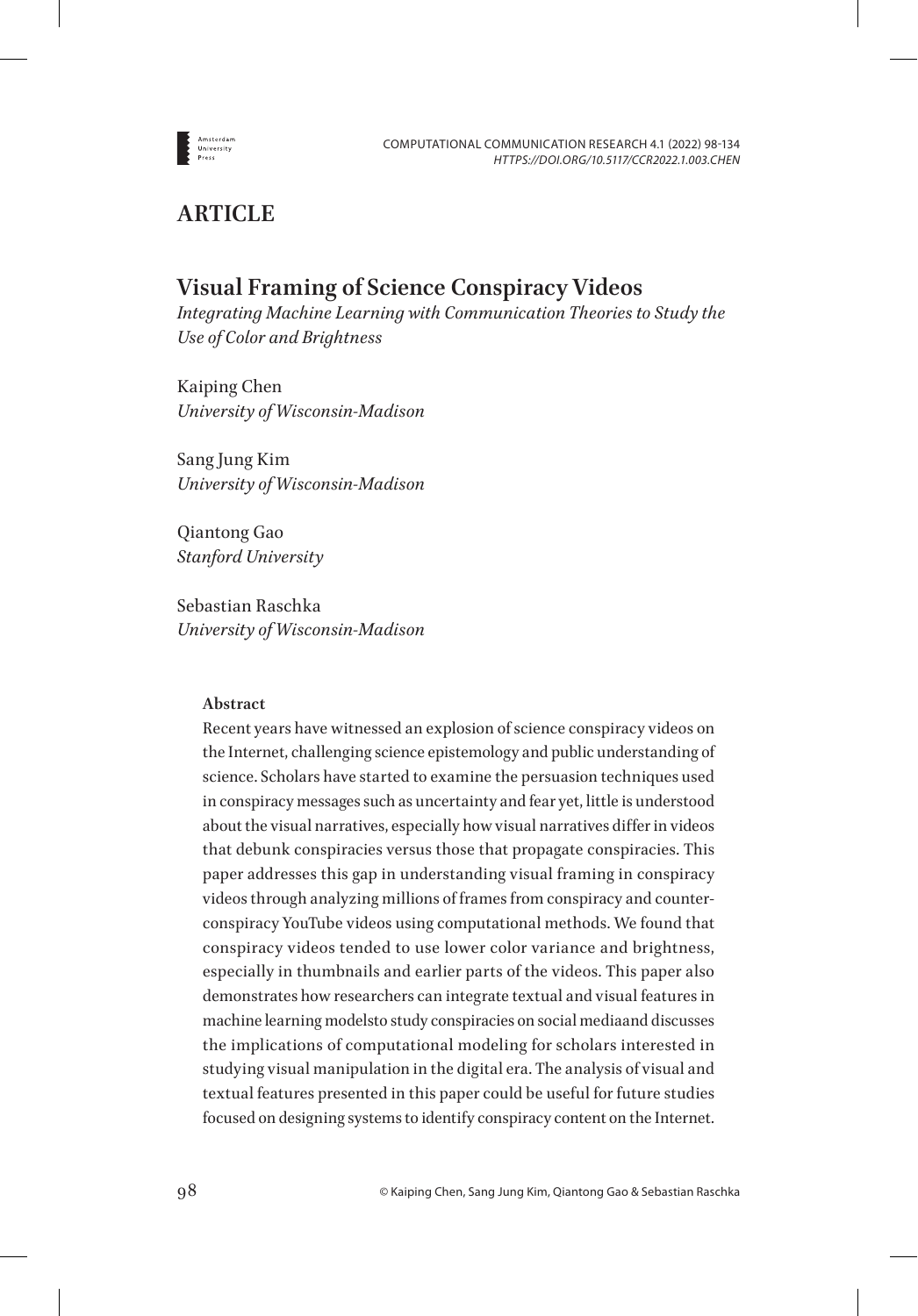**Keywords:** conspiracy, color and brightness, YouTube, computer vision, machine learning, text analysis

Recent years have witnessed an explosion of science conspiracy videos on the Internet, challenging science epistemology and public understanding of science (Ahmed et al., 2020). The U.S. surgeon general issued a public advisory and urged the American society to fight against health misinformation (Murthy, 2021). Despite efforts to debunk conspiracies, they are still believed by many populations. Scholars have started to examine the persuasion techniques used in conspiracy messages such as uncertainty and fear (van Prooijen & Douglas 2017) yet, little is understood about the visual narratives, especially how visual narratives differ in videos that support conspiracy verses those that debunk conspiracy. Having a comparative understanding about the visual features in conspiracies vs debunking videos are crucial as both narratives co-exist and compete in the media ecosystem. Our paper addresses this gap by revealing how conspiracy science videos manipulate colors and brightness to arouse uncertainty and fear. As a result, our work will bring new knowledge to communication theories on framing, uncertainty, and fear appeals, and inform strategies for distinguishing science from misinformation.

To investigate visual framing in conspiracy videos, we integrated communication literature on framing and computational works on visual features used in the entertainment industry. Recent works suggested that visual features of conspiracy theories are similar to those in horror films, sharing the culture of paranoia (Stemmet, 2012). Scholars proposed computable visual features to distinguish horror films from other genres (Rasheed et al., 2005). Among the visual features used in horror films, the use of color and brightness (e.g., lighting and color variances) is found to be closely connected to people's emotion (Valdez & Mehrabian, 1994) and mapped to core concepts in communication, such as appealing to uncertainty and fear (Hollway & Jefferson, 2005). Our computational works illuminate a novel approach to study conspiracy theories through exploring the parallel between visual features used in horror films and in conspiracy theories. Through analyzing millions of images from thousands of YouTube videos on COVID-19 conspiracies and climate change conspiracies, we found that conspiracy videos tended to use lower color variances and lighting compared to correction videos, especially in the thumbnails and at the first few seconds of the video. In addition, our paper presents a computational framework for studying images by analyzing to what extent integrating text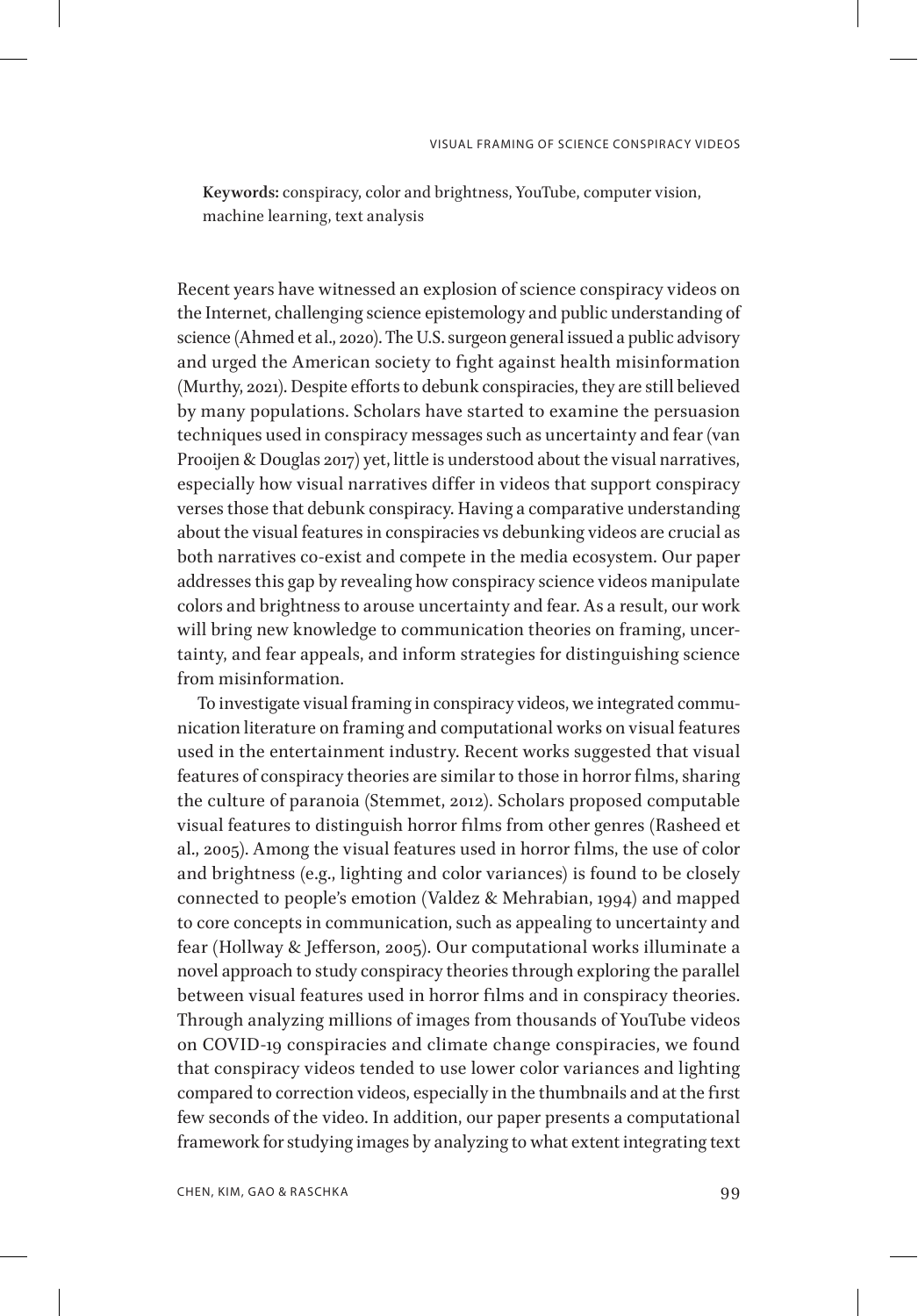and visual features will enhance model performance for distinguishing between conspiracy and conspiracy-correction videos, which can yield useful insights for developing classifiers for automatically identifying conspiracy videos in future studies.

### **Literature Review**

With the rapid circulation of conspiracy theories on social media platforms and their detrimental effects on scientific foundations in society, understanding the nature of conspiracy theories has become a critical topic in communication (Halpern et al., 2019). A conspiracy theory is a type of misinformation that discredits established institutions by building a narrative that these institutions have nefarious intents to threaten society (Scheufele & Krause, 2019). Conspiracy theories challenge established scientific knowledge, such as claiming that 5G technology caused COVID-19 or asserting that scientific institutions have malicious intentions to use the climate change discourse to harm citizens. Such misinformation leads citizens to reject scientific knowledge and threatens informed citizenship, which is crucial for democratic decision-making (Moore, 2018). Conspiracy theories are rapidly circulated on social media platforms and blur the boundaries between authoritative and alternative information sources (Kou et al., 2017). Simultaneously, there are corrective efforts from social media users to combat misinformation circulated on social platforms (Vraga et al., 2019). While the prevalence of conspiracy theories in the social media environment could be damaging, the existence of correction messages combating conspiracy theories by users could contribute to the social media environment's self-purification. However, before comparing the influence of conspiracy theories and corrective messages, it is essential to understand the content characteristics of conspiracy theories and correction messages on social media platforms.

### *Framing Theory and Visual Framing in Communication Field*

Both conspiracy theories and corrective messages on social media platforms attempt to persuade audiences and influence their beliefs. While conspiracy theories aim to convince audiences that established institutions have malicious intentions, correction messages aim to dispel audiences' beliefs in conspiracy theories (Garrett et al., 2013). We rely on framing theories, a core theory in the communication field to examine persuasive messages, to understand the characteristics of conspiracy theories and correction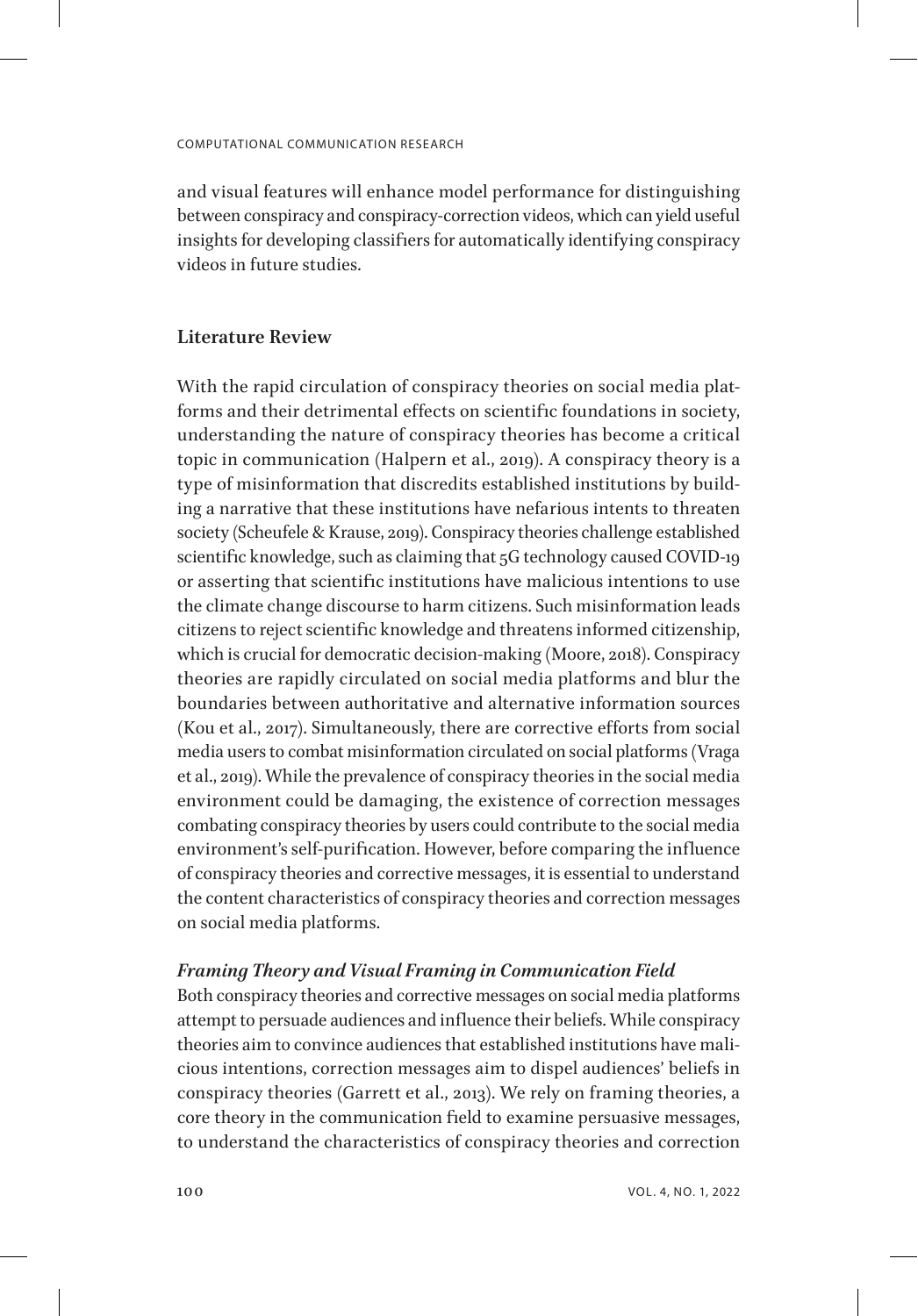messages. Message frames presented by media are defined as message attributes that lead audiences to interpret events or issues in a particular way (Chong & Druckman, 2007).

Even though framing studies mostly focused on the textual contexts of messages (Geise, 2017), examining visual frames of messages is gaining importance in the social media era since sharing visuals became an essential part of the social media experience (Filimonov et al., 2016). Visual framing provides audiences analogous image frames that associate directly with certain aspects of reality (Oxman, 2010). Compared to textual frames, audiences can intuitively process visual frames since images resemble what we perceive in our daily life through our eyes (Rodriguez & Dimitrova, 2011). Images are powerful in this aspect, capturing attention easier than texts and transmitting emotion effectively (Brantner et al., 2011). While textual frames utilize words or phrases as framing devices to present causal relationships between events, visual frames use visual modalities or visual distance to make certain aspects of issues salient (Rodriguez & Dimitrova, 2011).

One of the framing devices that enable visual framing is the visual modality (Rodriguez & Dimitrova, 2011). Visual modality refers to "the degree to which certain means of pictorial expression (e.g., color, depth, tonal shades) are used" (Kress & van Leeuwen, 1996, p.256). Visual modality (i.e., visual attributes), such as the degree of color, brightness or saturation, affects individuals' emotions (Valdez & Mehrabian, 1994) or guides individuals to behave in a particular way (Meier et al., 2012). Therefore, it is essential to examine the visual modality of persuasive images or videos to understand how they frame specific issues or events. Even though there are studies demonstrating the influence of visual modality on individuals' emotions and behaviors, there is a dearth of studies directly analyzing the visual modalities of images embedded in persuasive messages.

### *Color as Visual Frames and Its Effect on Persuasion*

Visual frames in the form of visual modalities such as degree of color or saturation are potent in persuading audiences (Garber & Hyatt, 2003; Gerend & Sias, 2009; Koh & Cui, 2020). The color of an image delivers symbolic and associative information about the object that appeared in the image (Hine, 1996) and is thought to be the most "resonant and meaningful" visual cue in a perceptual experience (Hilbert, 1987, p.2; Garber & Hyatt, 2003). This attribute of color makes color a captivating visual cue for persuasive communication (Garber & Hyatt, 2003).

At times, viewers' direct sensory experience to the color of an image dominates the cognitive responses of viewers in persuasion (Garber et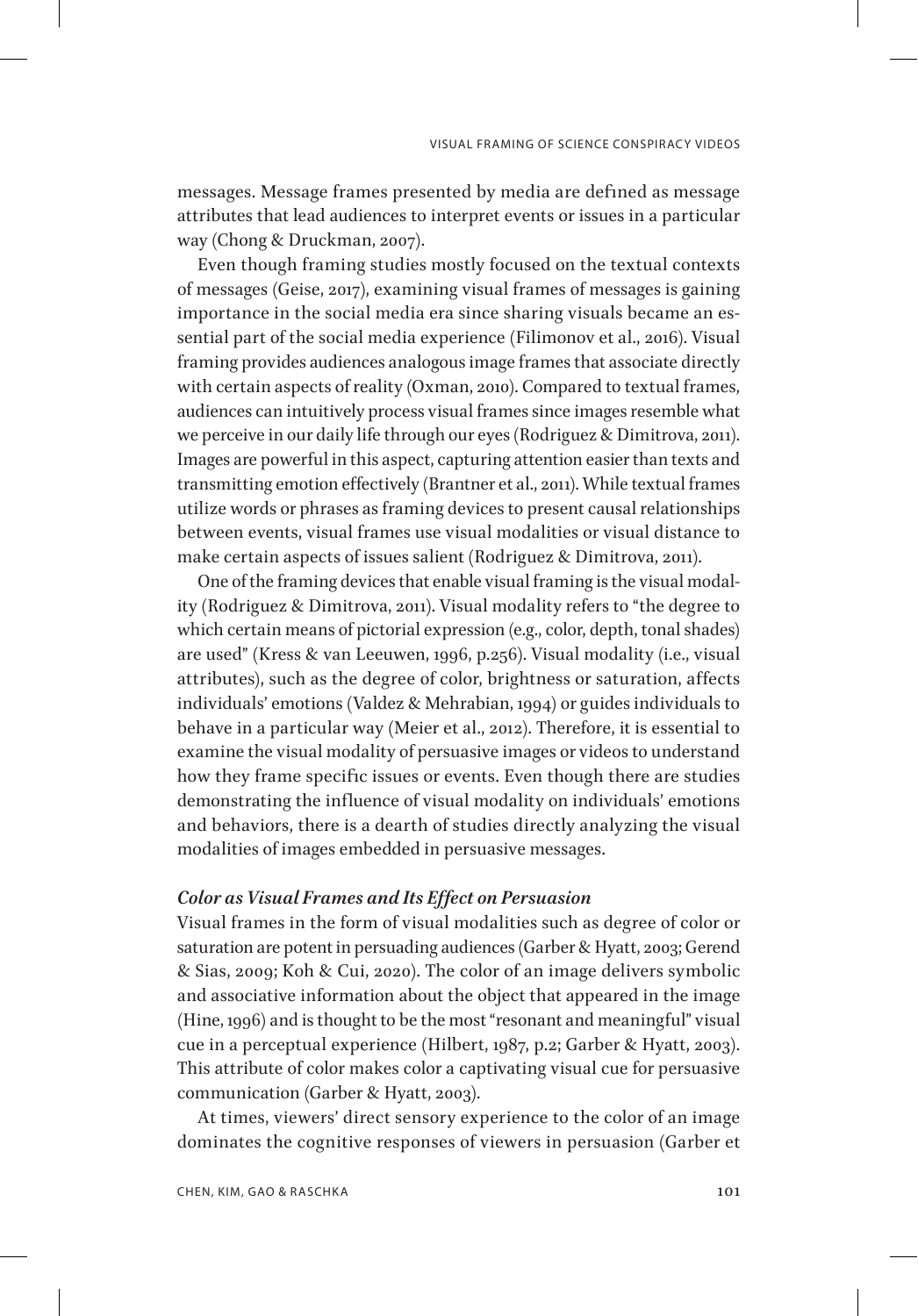al., 2000). For example, individuals' initial judgment of a food product is mostly determined by color associated with other sensory cues (e.g., flavor) to accept the product (DuBose et al., 1980). In fact, Peng and Jemmott (2018) found that individuals are attracted by food images using arousing colors (e.g., red, orange), and are more likely to share these images online.

Caviano and López (2010) demonstrated how color can be intertwined with visual statements and form a visual rhetoric to persuade viewers. Color can function as a "privileged element to 'argue'" in visuals, since colors are often associated with ideas or beliefs about them. For instance, individuals might associate the color of green as natural, red as alerting, and black or darker colors as deadly. As such, color used in images or videos often form its own argument apart from the object portrayed and persuades audiences to perceive an object in a certain way. Examples of this includes anti-war posters using dark colors to depict a war, making viewers to associate war with death.

Koh and Cui (2020) also found that the colorfulness of thumbnails in YouTube videos function as peripheral cues for individuals to click and watch videos. This suggests that color forms its own rhetorical argument that could persuade audiences and make audiences further engage in image or video contents. Moreover, individuals are more likely to be persuaded by the main argument of a visual message when associated with certain colors. Loss-framed messages about HPV vaccination compared to gain-framed messages were only more effective when the color red was primed with loss-framed messages (Gerend & Sias, 2009). This evidence demonstrates how the atmosphere of a message set by the color of an image (or a video) could alter the way audiences think about the message.

Understanding the role of color in persuasion is especially important in misinformation research, since agents spreading misinformation are known to use distinct color tactics than other information sources (Cao et al., 2020; Singh et al., 2021). Compared to credible news articles, fake news articles are more likely to use darker images (Singh et al., 2021). Also, misinformation spreaders are known to manipulate visual modalities of content to evoke emotional provocations (Cao et al., 2020). Yet, misinformation studies focusing on color or brightness are still in their infancy and were conducted in computational fields only recently (Cao et al., 2020; Singh et al., 2021). Besides, prominent visual characteristics of conspiracy theories discernible from correction messages are not yet known.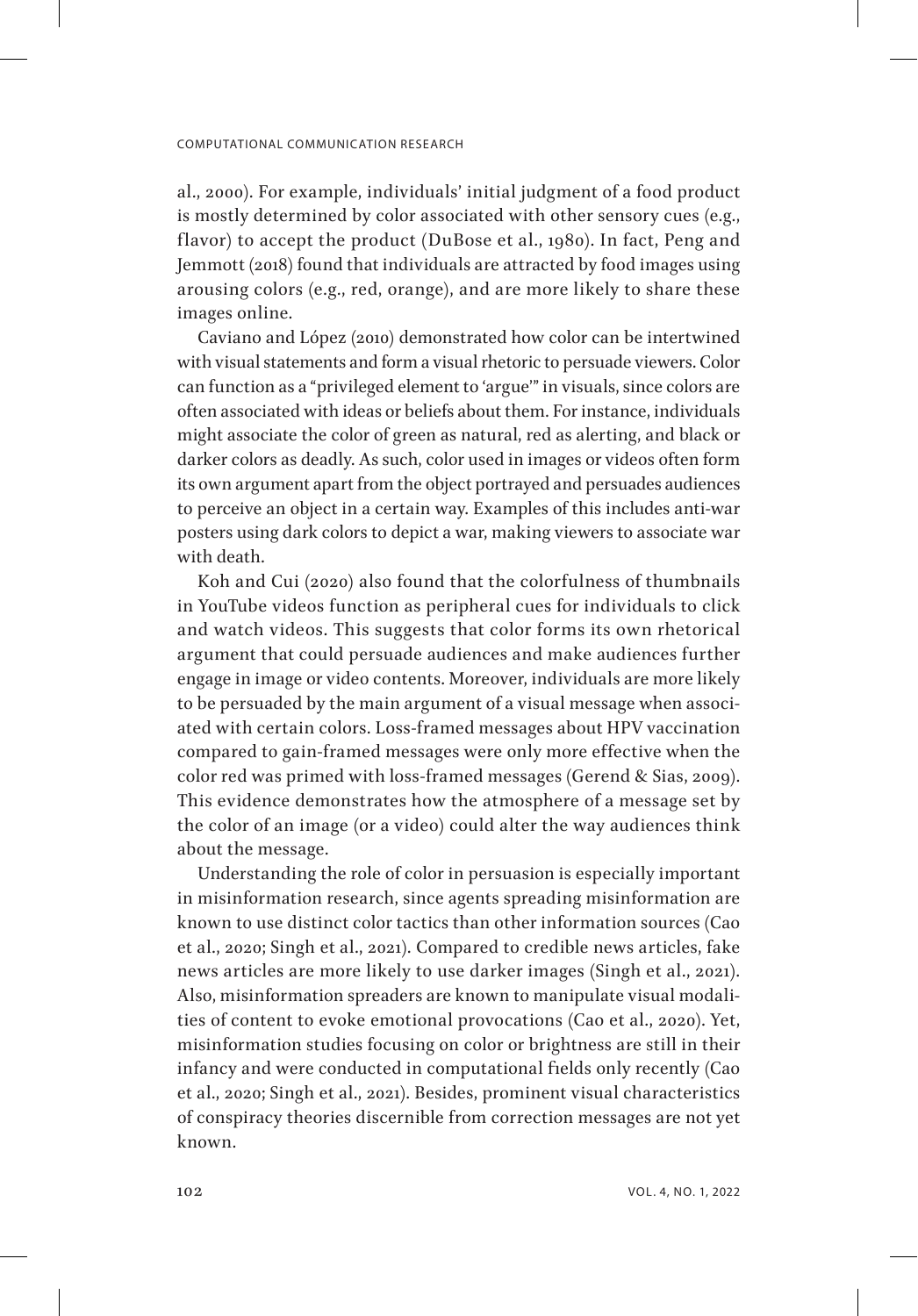# *The Use of Color and Brightness in Conspiracy Theories and Debunking Messages*

Analyzing visual framing of conspiracy theories is important since conspiracy theories are vastly circulated on social media platforms exchanging visual messages, such as YouTube (Hussain et al., 2018) or Instagram (Vraga et al., 2020). However, few studies examine visual frames of conspiracy theories (Brennen et al., 2020). For correction messages, researchers suggest that visuals in correction messages help to overcome the effects of misinformation (King & Lazard, 2020). Compared to the emphasized importance of visuals in correction messages in experimental studies, how correction messages on social media platforms use visual frames to counterargue conspiracy theories is unknown. Analyzing visual frames debunking conspiracy theories on social media platforms is important since the examination allows us to understand how social media users employ visual frames to combat misinformation.

Especially, considering the social media environment becoming a contested ground between the misinformation spreaders and corrective crowd debunking misinformation, it is crucial to understand distinct visual tactics used both by conspirators and debunkers (Jung et al., 2020; Schmitt et al., 2018). Therefore, the present paper aims to fill in the gap between visual framing literature and misinformation and correction studies by examining visual frames employed in conspiracy theories and correction messages on social media platforms. More specifically, the present paper examines whether conspiracy theories and correction messages use visual modalities such as degree of color or saturation differently to persuade audiences.

One key difference that distinguishes conspiracy theories from correction messages is the strong association between conspiracy theories and the culture of paranoia (Aupers, 2012). Paranoia occurs by individuals' persecutory belief that harm will occur, and the harm is intended by others (Raihani & Bell, 2019). Conspiracy theories use framing devices to make audiences paranoid by demonizing established institutions and making audiences doubt factual knowledge produced by those institutions (Neville-Shepard, 2018). In contrast, correction messages try to rebuild epistemic authorities of established institutions (Kienhues et al., 2020) and therefore are far from the culture of paranoia.

Another genre that uses framing devices to make audiences paranoid is the genre of horror (Pinedo, 2004). Like conspiracy theories, horror films also make audiences perceive that harm will occur and demonize one of the trustful characters (Pinedo, 2004). Therefore, by drawing from the color rhetoric commonly utilized by horror films to magnify paranoia from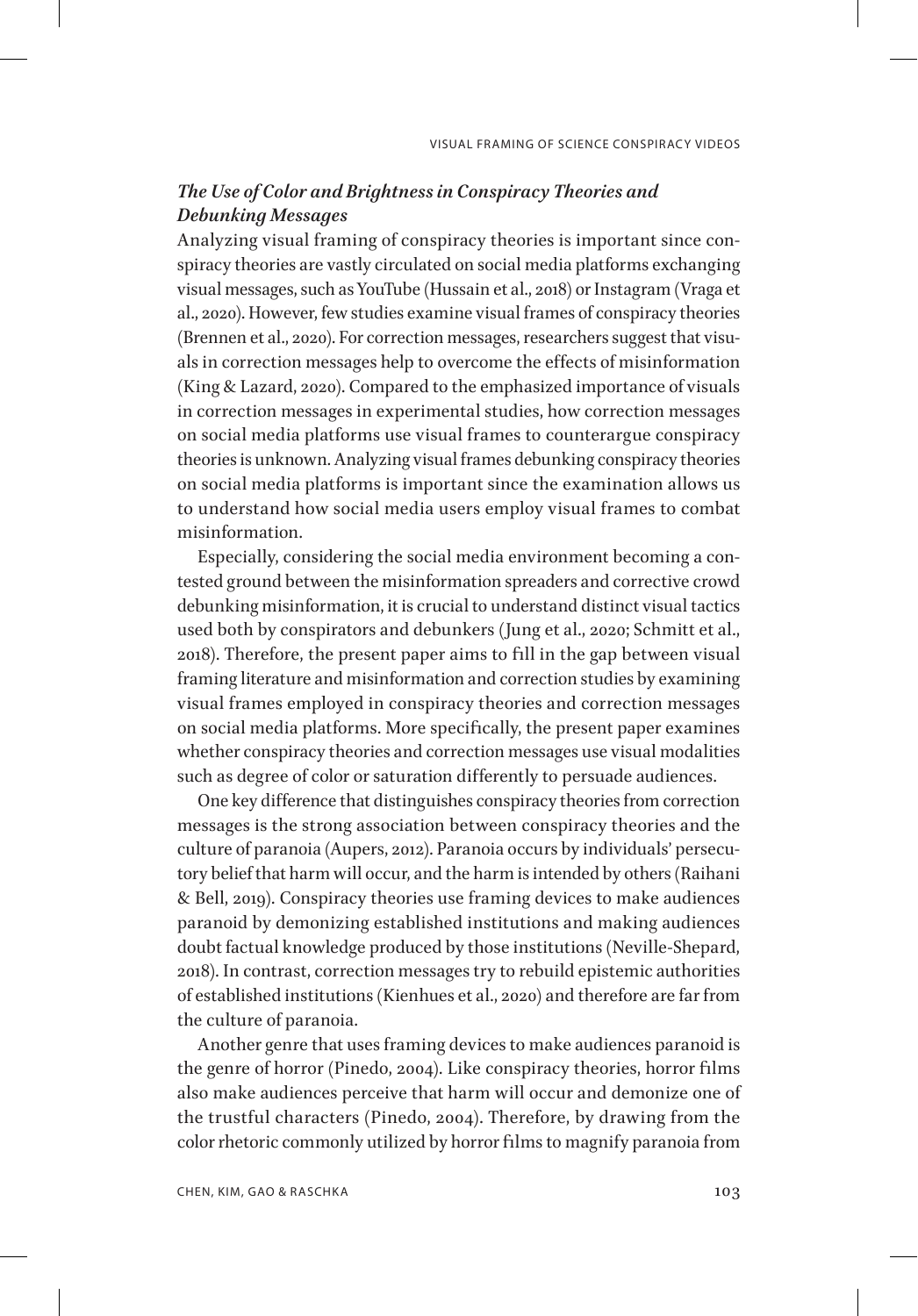audiences, we can examine distinguishable visual attributes of conspiracy theories from correction messages. Compared to the lack of studies on visual framing in conspiracy theories, there are many computational works focusing on analyzing horror films' visual modality that contributes to create an atmosphere of paranoia (Rasheed et al., 2005).

Computational studies classifying films based on examining visual attributes demonstrated that horror films are more likely to use a low-lighting key and have lower variance in color than other film genres (Rasheed et al., 2005). The reason is that a) horror films use a low-lighting key to create suspense, and b) horror films usually adopt darker colors than other films. Since conspiracy theories also often try to create an atmosphere of paranoia to persuade audiences, conspiracy theories might use low-key lighting and lower color variances to attract viewers. Compared to conspiracy theories, correction messages aim to lower uncertainty and fear (Garrett et al., 2013). Since conspiracy theories are more likely to share horror films' visual attributes than correction (i.e., debunking) messages, we raise two research questions:

*RQ1: Do conspiracy videos use more low-key lighting than correction videos? RQ2: Do conspiracy videos use lower color variances than correction videos?*

Conspiracy theories about climate change have existed for many years, and conspiracy theories related to COVID-19 are rapidly increasing after the outbreak of the disease (Mian & Khan, 2020). While conspiracy theories about climate change mostly build narratives to deny the threatening result of climate change (Douglas & Sutton, 2015), conspiracy theories about COVID-19 include both narratives denying the devastating consequence of COVID-19 and blaming the cause of COVID-19 to the government (e.g., the Chinese government) or technology (e.g., 5G technology) (Shahsavari et al., 2020). However, some climate change conspiracy theories also suggest that climate change happens because of the government's nefarious intentions to harm citizens (e.g., geoengineering) (Allgaier, 2019). Since both conspiracy theories related to climate change and emerging conspiracy theories around COVID-19 have commonalities, visual frames of conspiracy theories around these issues might be similar. Therefore, we raise the third research question:

*RQ3: Do conspiracy videos about emerging science topics (COVID-19) and conspiracy videos about traditional science topics (Climate change) share the characteristics of horror films?*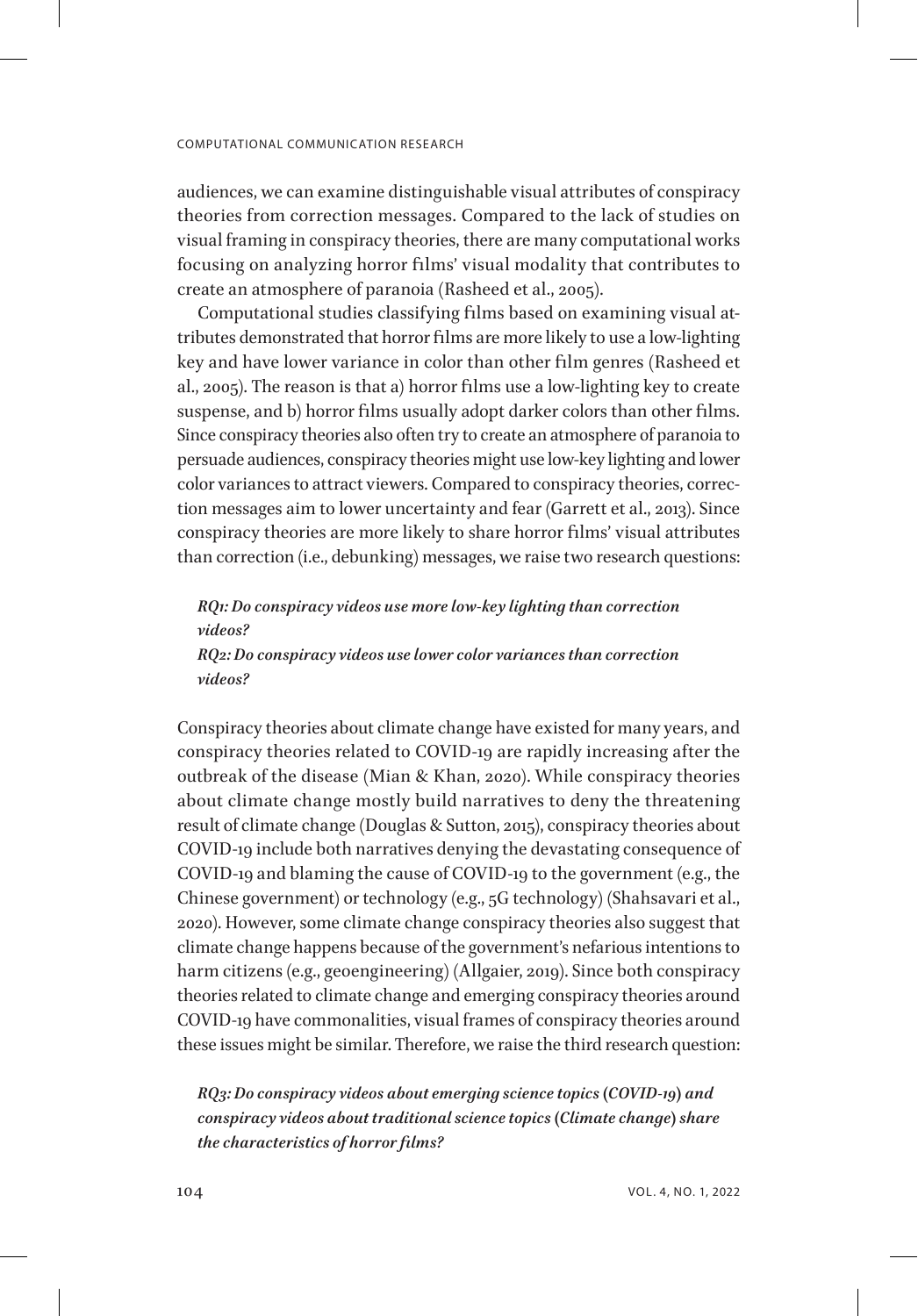#### VISUAL FRAMING OF SCIENCE CONSPIRACY VIDEOS



Figure 1. Flowchart on how to analyze images from videos

# *A Computational Approach to Understand Visual Framing (in Conspiracy)*

There is a growing work among communication scholars that analyzes visual frames in media messages (Bucy & Joo, 2021) and applies computational skills to study visual frames (Joo & Steinert-Threlkeld, 2018; Peng, 2021). These computational methods are applied to 1) extract high-level features such as capturing facial expressions in the images or videos, and (or) 2) pull out visual modalities such as color or saturation in the images or videos.

The present paper uses computational methods to answer our research questions by 1) extracting frames from each video, 2) computing visual modalities from video frames, and 3) building and evaluating models to classify videos by image features and text features. In Figure 1, we presented a flowchart visualizing how we used computational techniques in each procedure to answer our research questions. This flowchart outlines our proposed computational method to analyze visual frames in communication research in a general form that can be applied to similar studies. We describe the considerations researchers need to consider while applying these methods in the following paragraphs.

### *Extracting frames from each video*

To extract visual frames from videos, researchers convert videos into an array of images by capturing frames (Derry et al., 2010). Converting videos into frames is an important first step if a researcher wants to process images computationally to extract visual feature information (Afifah, et al.,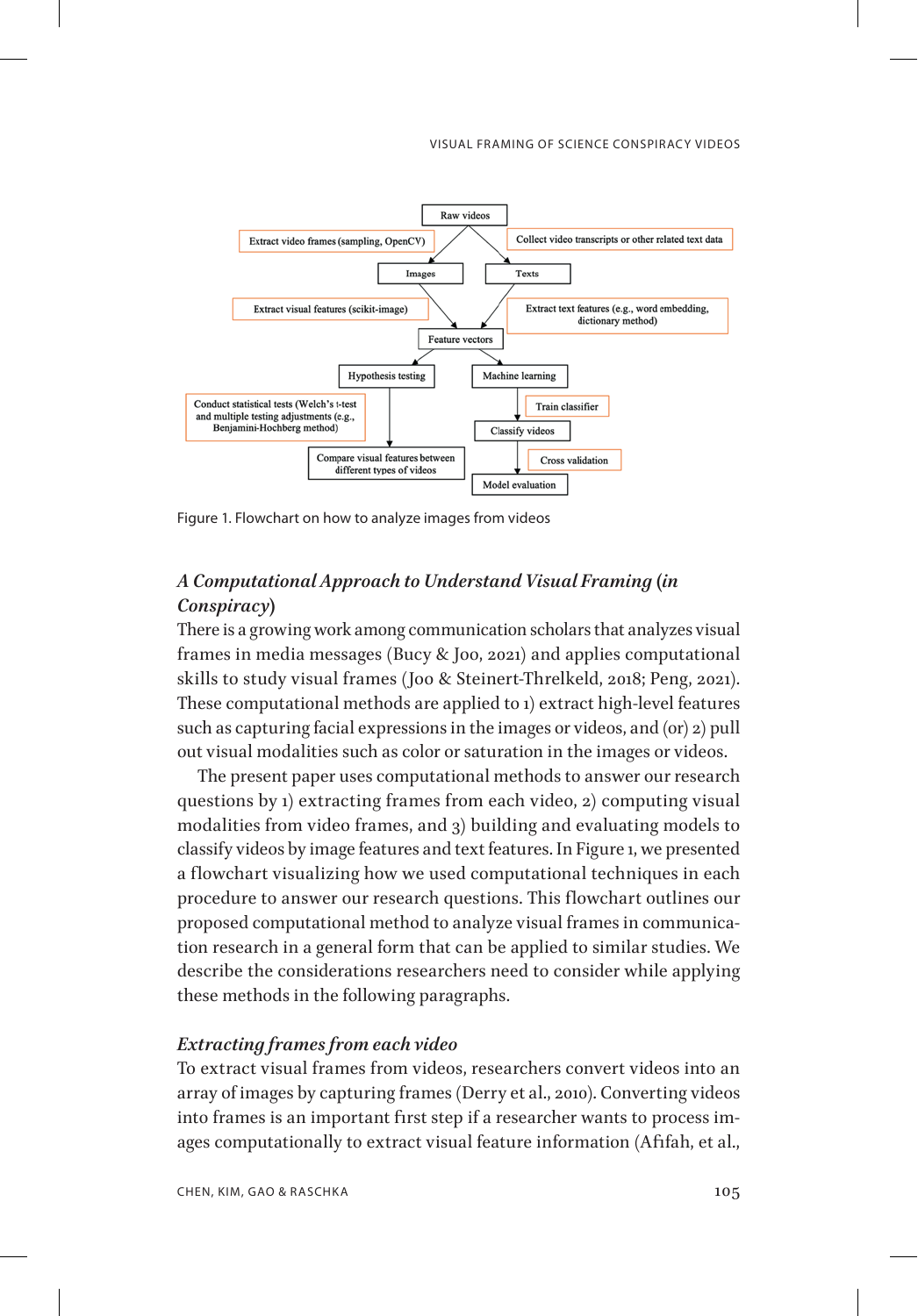2018). One of the computational tools that can be used by communication researchers to extract frames from videos is the OpenCV library (Culjak et al., 2012). OpenCV is a comprehensive open-source computer vision library that provides application programming interfaces (APIs) for common programming languages such as C++, Python, Java, and MATLAB. In addition to providing state-of-the-art methods for image analysis, it also provides access to various image and video statistics, for example, the number of frames, frame rate, and frame size (Afifah et al., 2018).

### *Computing visual modalities from video frames*

Communication studies employing computational techniques to analyze visual frames follow at least four approaches (Peng, 2021): 1) extracting attributes predetermined by open-source computer vision libraries and commercial APIs from videos or images (e.g., Peng, 2018), 2) using supervised machine learning models to extract feature attributes defined by researchers (e.g., Joo & Steinert-Threlkeld, 2018), 3) clustering features extracted from a supervised model pre-trained on a large image dataset and fine-tuned to the target dataset (i.e., transfer learning) (Peng, 2021), and 4) computationally analyzing visual modalities of images or videos, such as color or saturation (Peng & Jemmott, 2018). The present paper follows the last approach, which focuses on analyzing visual attributes of conspiracy and debunking videos.

After loading an image in OpenCV, researchers have access to its separate RGB ("red, green, blue") color channels, where RGB refers to the different hues of visible light that can be combined to produce different colors. Using a simple mathematical formula – the conversion is implemented in OpenCV – the RGB representation can be converted into the HSV format, which is an alternative color model that corresponds more closely to how humans perceive visual images (Joblove & Greenberg, 1978). HSV stands for "hue, saturation, value." Hue is used to capture the type of color or coloration. It ranges from 0 to 360 (expressed in degrees) corresponding to red (0-60), yellow (61-120), green (121-180), cyan (181-240), blue (241-300), and magenta (301-360). Saturation describes how colorful a given color is compared to how much gray it contains; its value range is 0-100 percent, corresponding to the amount of gray in a given color. Finally, "value" corresponds to the brightness of a color ranging from 0 to 100 percent, where 0 corresponds to black and 100 corresponds to the maximal expression of the color. While RGB and HSV color spaces are interconvertible, their corresponding channels captures different types of information about an image.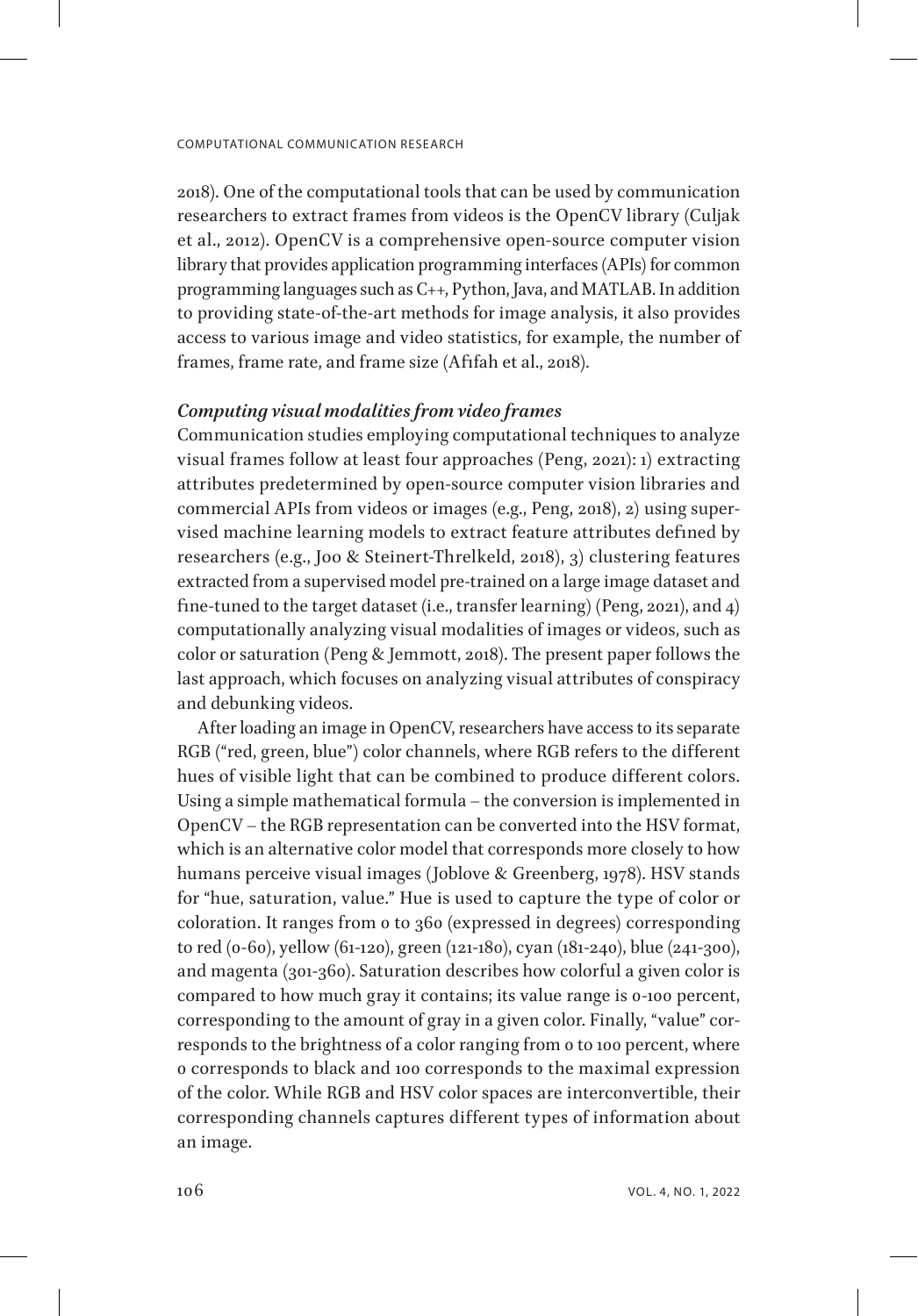In addition to the RGB and HSV color schemes described in the previous paragraph, Peng and Jemmott (2018) also provide a computational method to calculate an image's colorfulness by following the formula from (Hasler & Suesstrunk, 2003). Peng and Jemmott (2018) estimate the colorfulness of the image based on each pixel's RGB values, which can be extracted from the OpenCV library. This colorfulness measure proposed by Hasler and Süsstrunk (2003) is computed via a linear combination of features from the CIELab color space (Hunt, 1989).

# *Building models to classify conspiracy videos: image features vs. text features*

The present paper also introduces another computational approach to the communication field, that is, evaluating the importance of visual features in determining conspiracy videos. Researchers can use machine learning or deep learning techniques to assess if a combination of visual elements in images or videos can successfully distinguish images or videos with different characteristics (Birnbaum et al., 2020). For the present paper, we question whether visual attributes in YouTube videos can be utilized to distinguish between conspiracy videos and correction videos successfully. RQ1 and RQ2 focus on comparing each color aspect independently, whereas in RQ4, we study to what extent the combination of all the color aspects can be used to distinguish between conspiracy and debunking videos. More specifically, we examine if the information about low-key lighting and color variances can reliably differentiate between the two types of videos. Therefore, we raise the following research question:

# *RQ4: Can information about low-key lighting and color variances be used to reliably distinguish between conspiracy and debunking videos?*

Researchers can utilize machine learning and deep learning models to predict whether videos classify as conspiracy from videos' visual features. Classical machine learning models such as random forests were developed with data in a tabular form in mind (Raschka et al., 2020). In contrast, deep learning models are more attractive and effective for unstructured data, that is, image and text data in its original (raw) form prior to feature extraction (Raschka et al., 2020).

In particular, using performance estimates obtained via k-fold crossvalidation, the focus is on analyzing feature modality (visual or textual) predominantly encodes information for predicting conspiracy videos. The present study compares classification models predicting conspiracy videos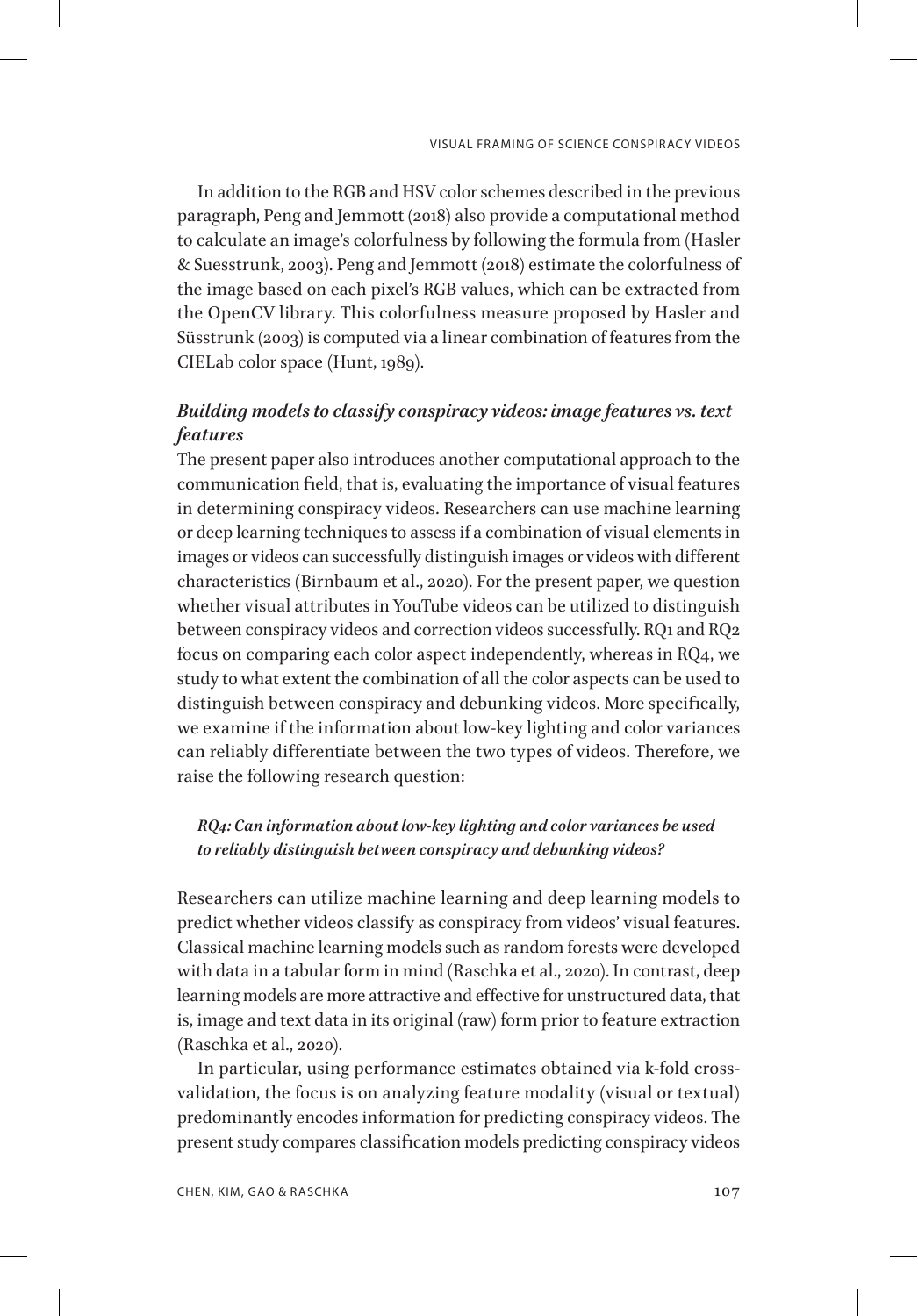and debunking videos from 1) the textual features of the videos, 2) the visual features of the videos, and 3) both textual and visual features of the videos. By comparing these models, we try to answer the following research question:

*RQ5: Does the performance to distinguish between conspiracy and conspiracy-correction videos increase when we integrate textual and visual features of videos, compared to using one type alone?*

# **Data and Method**

### *Data Collection*

The main dataset we used in this paper consists of YouTube videos that are related to COVID-19 conspiracies. To sample COVID-19 conspiracy related videos, we drew upon search terms from literature and Google YouTube Search Trends (Au et al., 2020; Pennycook et al., 2020). These search terms covered a variety of COVID-19 conspiracies from themes related to geopolitics (Wuhan Virus, Bioweapon), modern technology (5G conspiracy), and people's distrust of social elites (the Bill Gates population control conspiracy, Judy Mikovits, QAnon). We then used the YouTube API to sample the top 10 most viewed videos each day from March 1 st to May 31st, 2020 (*N*=3668). The reason we sampled the top ten most viewed videos is because these are the videos is that these may have the highest impact on society. Among them, 2695 were English videos. The YouTube API provides access to video-related information such as title, description, channel-related information, and user click data (number of views, dislikes, likes, and comments). To collect the video transcripts, we used Pytube v. 9.6.0. Among the 2695 English videos, 1915 videos had transcripts available and 2154 videos had thumbnail images available, and these videos were used for analysis in this paper.

In addition to the COVID-19 conspiracy-related videos, to examine the image features beyond the COVID-19 topic to answer RQ3, we also collected conspiracy-related videos from the climate change topic as a robustness check. We used the search term "climate hacking" and "chemtrails" suggested by Allgaier (2019) as well as "climate denial" and "climate manipulation" to sample potential climate conspiracy related videos. Using the YouTube API, we collected the top-viewed videos that were published from 2015 to 2019 (n=277). After we collected the videos, we performed content analysis regarding whether a video is indeed about the conspiracy topic, and if so, whether the attitude of the host debunks the conspiracy or propagates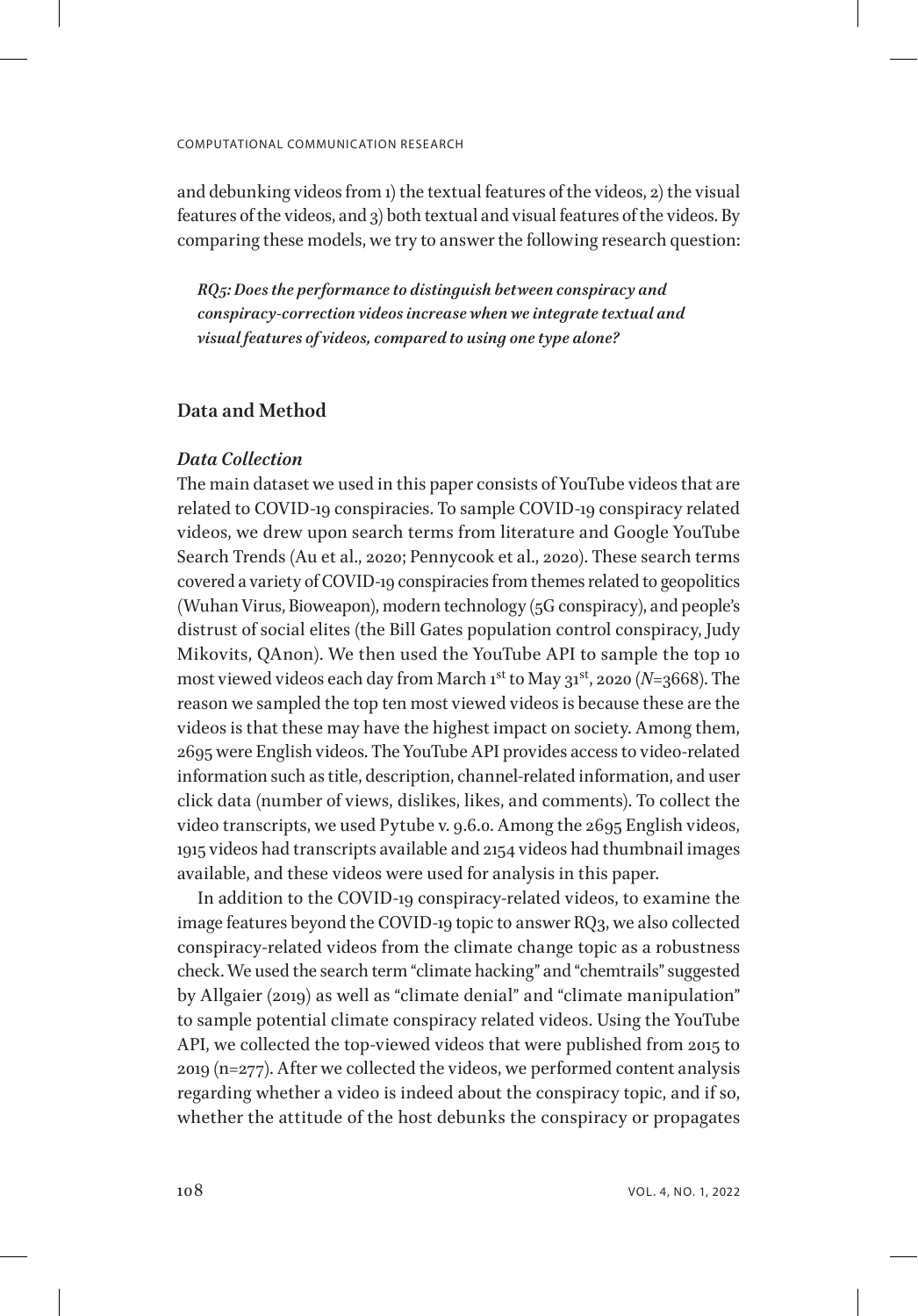conspiracies. We provide details of the content analysis method in the next section.

### *Textual Content Analysis*

Since we are interested in comparing videos that propagate conspiracies vs debunk conspiracies, we developed two content variables to analyze the textual information (i.e., video transcripts) of each video: relevancy and attitude. *Relevancy* means whether a video is about the conspiracy topic. This variable serves as a sanity check to ensure that the videos we collected through the YouTube API are about the conspiracy topics we care about. *Attitude* means whether a video propagates conspiracies or debunks conspiracies. *Debunk* means a video refutes, disapproves, or (and) corrects a conspiracy. Two researchers manually coded a small sample of videos  $(n=60)$  and achieved inter-coder reliability of 93.5% for relevancy and 91.7% for attitude using Krippendorff's alpha (Krippendorff, 2011).

After achieving inter-coder agreement, 560 videos were hand labeled and served as the training dataset to train all the classifiers for our supervised machine learning method (for details, see Supplemental Material Appendix V). To train the textual classifier, we preprocessed the video transcripts by removing stop words, html tags, and punctuation, and converted the texts to lower case. To decrease the noise within the transcript texts, we generated chunked transcripts by extracting shorter transcript segments containing 40 words surrounding each conspiracy keyword (20 words before and 20 words after). In addition, to prepare the two sets of textual features for RQ4 and RQ5, we utilized dictionary methods and generated document embeddings from the transcripts as input features for the machine learning models. For the dictionary method, the textual features are represented by the number of unique association words appearing in the transcript with eight emotions (anger, fear, anticipation, trust, surprise, sadness, joy, and disgust) and two sentiments (negative and positive). We applied an existing emotion dictionary – NRC, which implements Saif Mohammad's NRC Emotion lexicon to code the transcript of each video (Mohammad & Turney, 2013). We also normalized the results by dividing the counts by the total number of words of the transcript to account for varying transcript lengths. For the second set of textual features, we used the doc2vec distributed memory method (Le & Mikolov, 2014) to convert each transcript into a feature vector. These features vectors are used in the model comparison part, which we discuss in more detail in a following section, "Building classification models to identify conspiracy videos."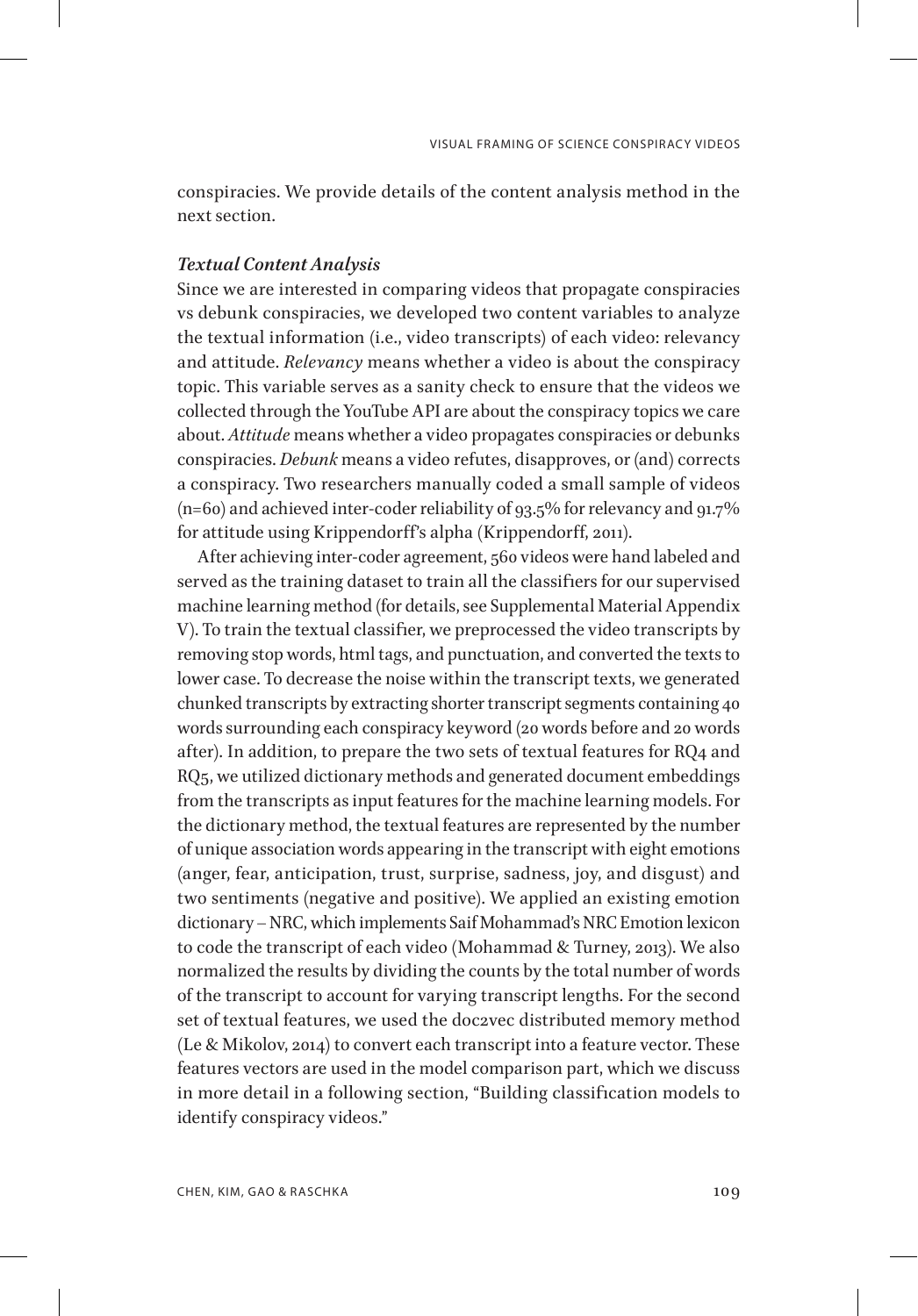Since the number of climate change videos was relatively small, a researcher hand labeled all the videos for the two textual variables. Among the 277 videos, 187 are relevant to climate change conspiracies and are not censored. Among them, 42% debunk conspiracies.

#### *Visual Content Analysis*

Our visual content analysis consists of the following steps: 1) extract frames from each video, 2) compute various color features for each frame and then aggregate at the video level, and 3) after achieving labels from the automatic annotation we explained in Textual Content Analysis above, we conducted the Welch two sample t-tests, controlled with the Benjamini-Hochberg procedure (1995), to examine whether the color statistics differ significantly between conspiracy and debunking videos.

To extract the frames from each video, we used the OpenCV Python package (v. 4.4), which allows researchers to extract frames from videos at a pre-determined rate. We extracted one frame per second. Among all the 2153 COVID-19 videos, the average number of frames is 1160. Among the COVID-19 videos, the minimum video length is 5 seconds, the maximum is 36,610 seconds, and the median is 482 seconds. In total, we analyzed 2,497,789 frames. For the climate change videos, the minimum video length is 6 seconds, the maximum is 9,561 seconds, the median is 490 seconds, and the average is 1012 seconds. In total, there are 243,939 frames we analyzed.

To calculate the color statistics of each frame, we used both OpenCV and the visual aesthetic GitHub repository from Peng and Jemmott (2018). We are interested in both the low-level features of color use (e.g., lighting) as well as the high-level features of color use (e.g., color variances). Using the two packages, we obtained RGB, HSV, brightness, contrast, and colorfulness statistics for each frame of a video. To compute the color statistics on the video level, we then calculated the median and variance of all the color features across all frames in a given video. The median measures the average degree of color use. The variance captures how a color feature varies across the frames of a video.

To address RQ1 and RQ2, which ask whether conspiracy videos differ significantly in the color and brightness use compared to correction videos, we performed Welch two sample t-tests comparing the means of the median and the variance distributions of all the color features between conspiracy and debunking videos. In addition, we utilized the Benjamini-Hochberg procedure which helps control the false discovery rate in multiple testing scenarios (Benjamini & Hochberg, 1995). To study the effect size of the differences of the groups we compared, we computed the Cohen's *d*, which estimates the effect size (i.e., the standardized difference of the population means).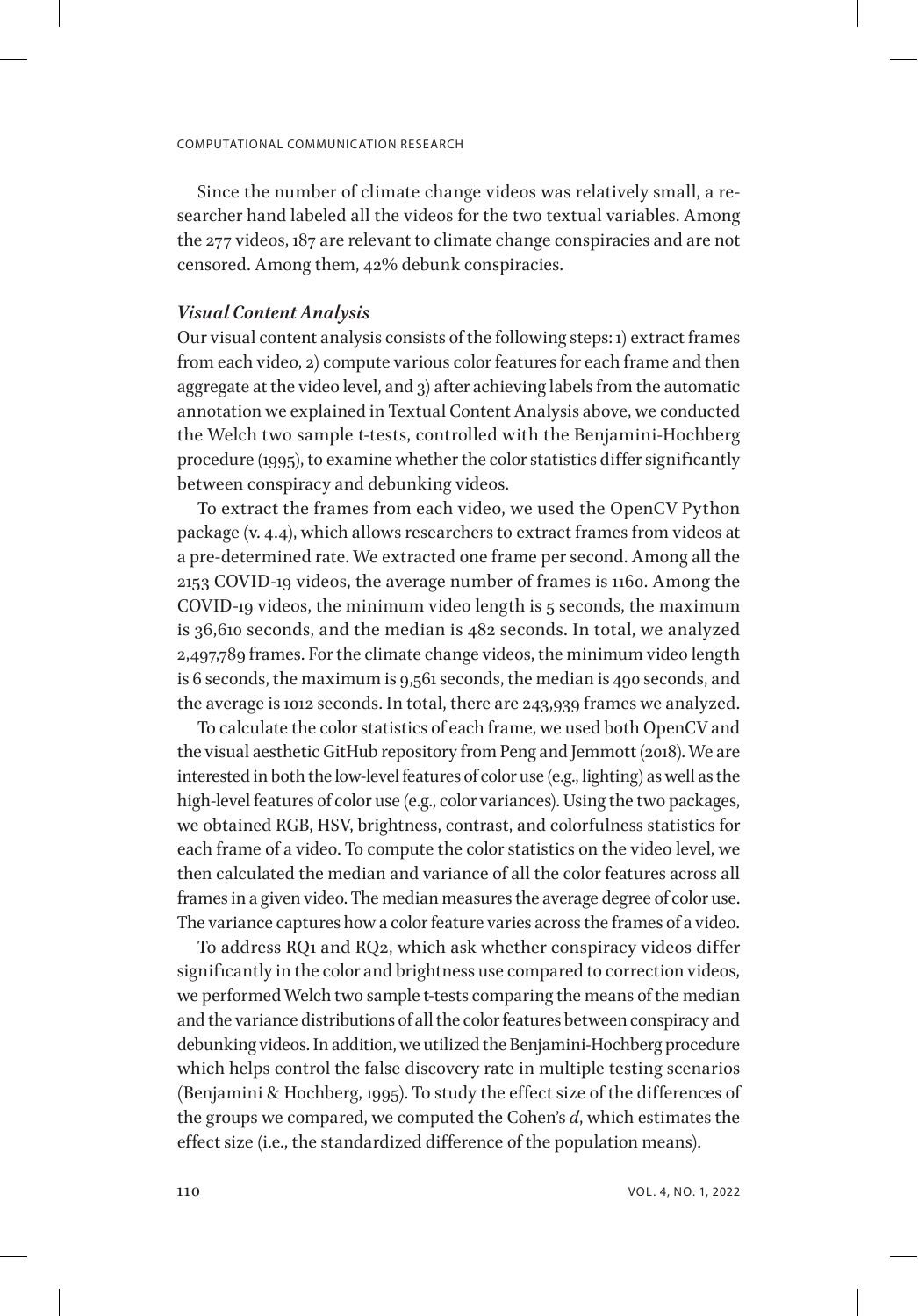### *Building classification models to identify conspiracy videos*

To answer RQ4 and RQ5 which examine what features (including textual and visual) can best distinguish between conspiracy and conspiracy-correction videos, we trained multiple models on our hand-labeled COVID-19 dataset. In the first type of model, we only included the textual features from transcripts (n=560). To explore different options of textual features, we built three models on different textual feature sets, including a multi-layer perceptron with two densely connected layers of 64 hidden units trained on word frequencies from the whole transcript, a random forest model trained with the dictionary features, and a random forest model trained with document embedding features. In the second type of model, we only included the visual features (n=407, not censored and conspiracy relevant) to train the multi-layer perceptron and random forest models as before. In the third type of model, we included different combinations of textual and visual features to train the multilayer perceptron and random forest model: 1) transcript and visual features, 2) dictionary and visual features, and 3) document embedding and visual features.

Following common practices and recommendations when working with datasets of relatively small or moderate size, we evaluated the models using 10-fold cross-validation instead of creating separate training and test splits (Hawkins et al., 2003). To compute the feature importance, we calculated the permutation importance of each of the feature to measure the weight of each feature using the Python eli5 v.0.10.1 package.

# **Results**

# *How Conspiracy and Debunking Videos Differ in their Color Use*

To address RQ1 and RQ2, whether conspiracy videos use more low-key lighting and lower color variances than correction videos, we compared the average color-related feature values (the values were averaged across all pixels and frames in each video) of 2153 conspiracy ( $n = 1677$ ) and correction videos (n = 476), including hand-labeled and automatic annotated videos (See Supplemental Material Appendix IV). We found that conspiracy videos indeed exhibit a lower color saturation than correction videos (median saturation 70.87 versus 75.86, Figure 2). While this difference is statistically significant ( $p = 0.02$ ), the saturation difference between conspiracy and debunking videos is relatively subtle (Cohen's *d* = 0.121) and may not be visible to a human observer. For other color features such as the RGB channel values, colorfulness, contrast, hue, and brightness, there is no statistically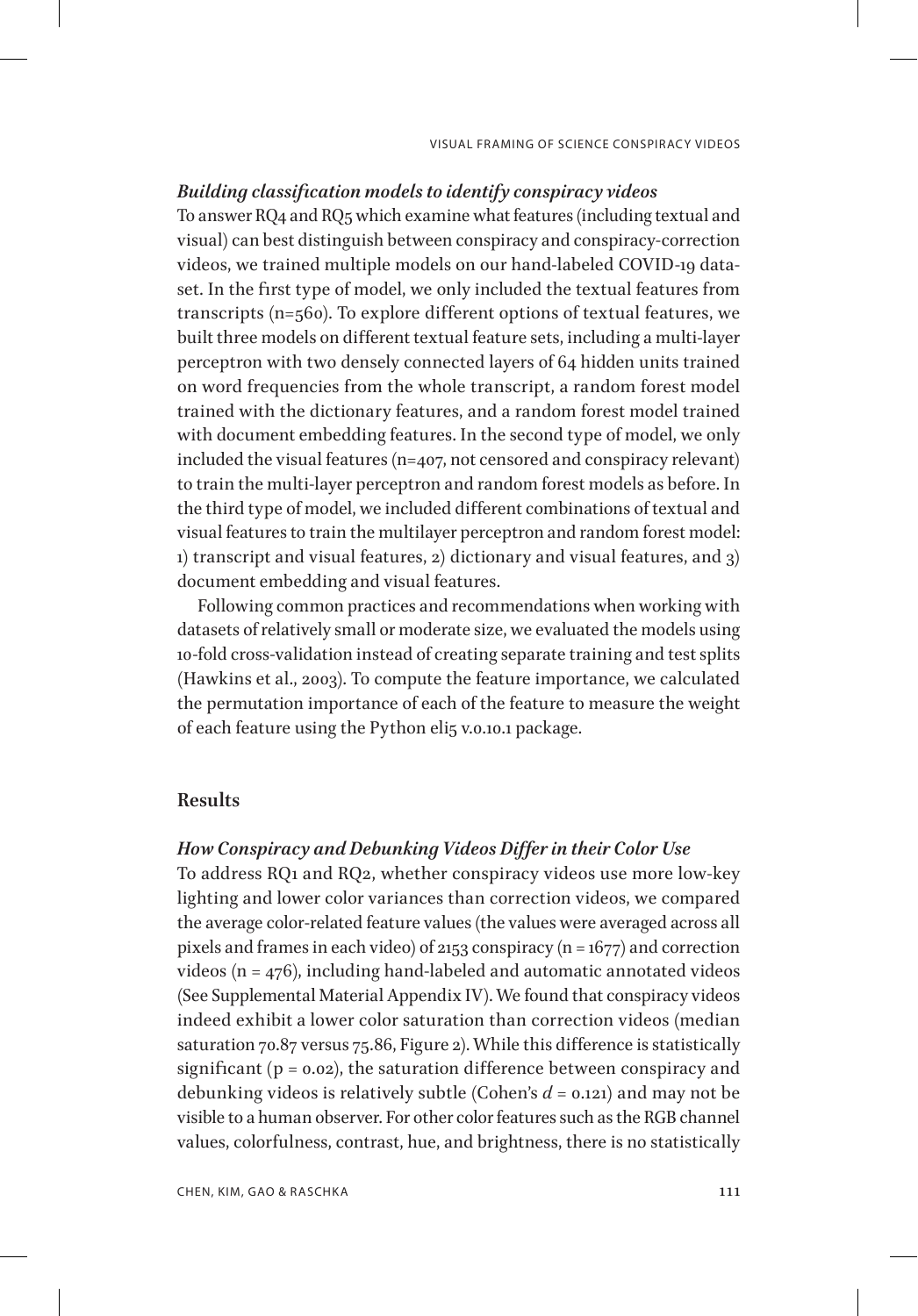

Figure 2. *Saturation comparison between conspiracy vs debunking videos*

significant difference between all the frames in our conspiracy videos versus those in the correction videos.

However, notable differences were observed when we compared the frames from the first ten seconds of all conspiracy videos vs correction videos. The reason we conducted analyses on the first 10 seconds, which is considered as the average amount of time for a YouTube viewer to decide whether to engage with the content (McGavin, n.d.). Online creators need to catch viewers' eyes as soon as possible or they will lose the audience. Table 1 presents the median value of color features that are significant at the 0.05 level, when we compared frames using the first 10 seconds from all conspiracy videos and correction videos. We found that conspiracy videos use less red, green, and blue color compared to correction videos. We also found that conspiracy videos are less bright than debunking videos and used less color variance (contrast). The results show that effect size is small and thus color use in conspiracy vs correction videos differs significantly ( $p < 0.05$ ) but not substantively (Cohen's  $d < 0.5$ ).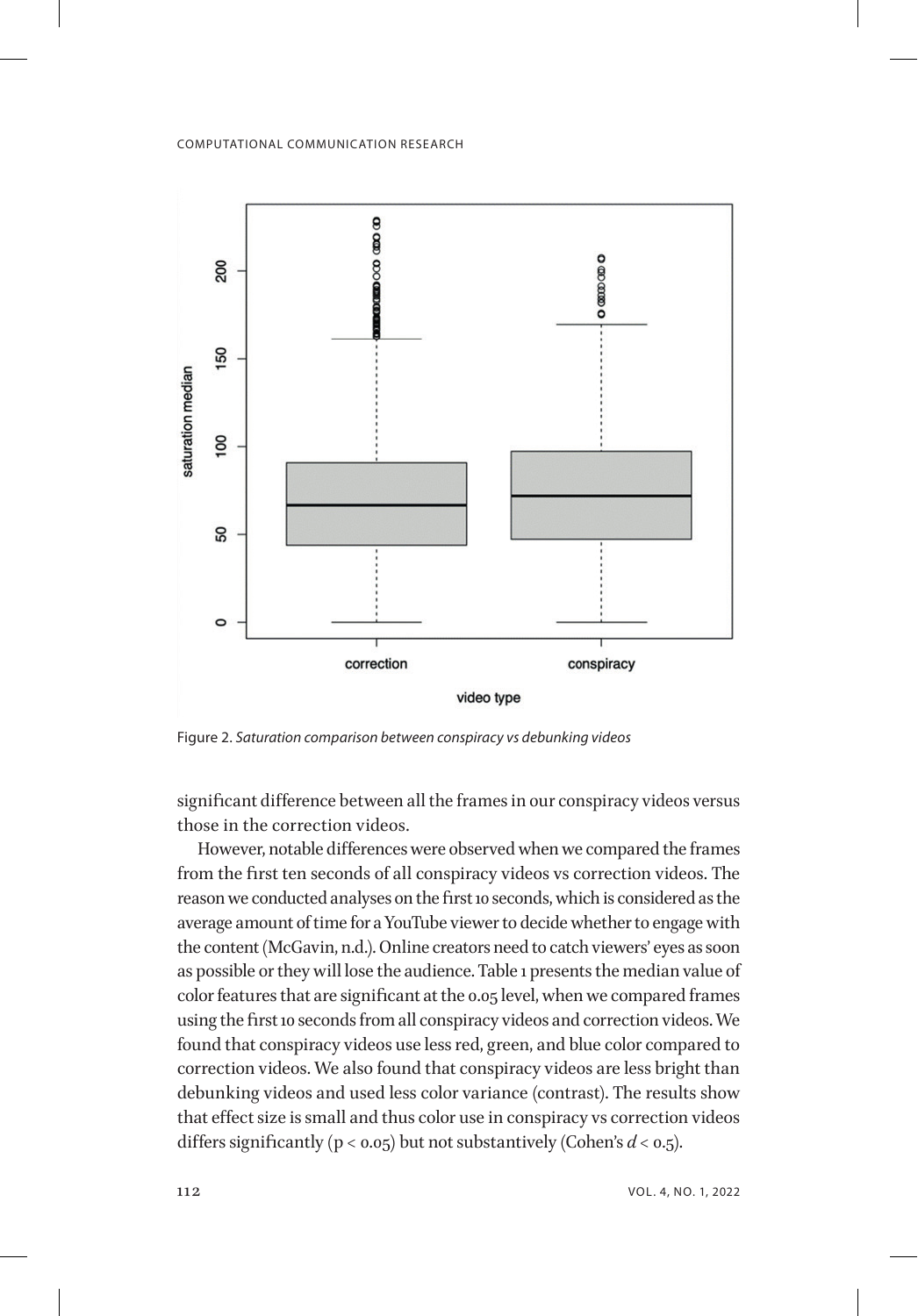| <b>Variable</b>               | Conspiracy<br>videos | Correction<br>videos | <b>Uncorrected</b><br>p-value | Benjamini-<br><b>Hochberg</b><br>$(Q=0.05)$ | Cohen's d |
|-------------------------------|----------------------|----------------------|-------------------------------|---------------------------------------------|-----------|
| RGB red<br>(median)           | 100.14               | 108.44               | 0.002                         | 0.007                                       | 0.158     |
| Value<br>(median)             | 114.57               | 122.56               | 0.0035                        | 0.014                                       | 0.151     |
| <b>Brightness</b><br>(median) | 96.53                | 103.63               | 0.007                         | 0.021                                       | 0.141     |
| RGB green<br>(median)         | 94.56                | 101.25               | 0.013                         | 0.029                                       | 0.130     |
| RGB blue<br>(median)          | 97.07                | 103.33               | 0.022                         | 0.036                                       | 0.120     |
| Contrast<br>(median)          | 196.45               | 201.00               | 0.046                         | 0.050                                       | 0.099     |

### **Table 1. Significant results on COVID-19 conspiracy-related videos: using first 10 seconds**

**Table 2. Significant results on COVID-19 conspiracy-related videos: using thumbnails. BH = Benjamini-Hoschberg (Q=0.05).**

|                     | Variable          | $Con-$<br>spiracy<br>videos | Correction<br>videos | Uncor-<br>rected<br>p-value | <b>BH</b> | Cohen's d |
|---------------------|-------------------|-----------------------------|----------------------|-----------------------------|-----------|-----------|
| Thumbnails RGB Blue |                   | 20.15                       | 20.62                | 0.038                       | 0.050     | 0.120     |
|                     | Saturation        | 7.42                        | 8.01                 | 0.031                       | 0.042     | 0.122     |
|                     | Value             | 22.02                       | 22.69                | 0.005                       | 0.017     | 0.158     |
|                     | <b>Brightness</b> | 20.66                       | 21.12                | 0.030                       | 0.033     | 0.123     |
|                     | Contrast          | 124.42                      | 132.54               | 0.029                       | 0.025     | 0.123     |
|                     | Colorful-         | 14.52                       | 16.46                | 0.002                       | 0.008     | 0.178     |
|                     | ness              |                             |                      |                             |           |           |

\* For results of all the visual features variables (including not significant ones) described in Table 1-3, please see Supplemental Material Appendix I, II, and III.

Besides examining the first 10 seconds images of each video, we also studied thumbnails, a picture to represent the whole video and an important information for users to judge whether to watch the video. Similar to the color use of the first 10 seconds images, we found conspiracy videos used less brightness, contrast, and colorfulness, compared to correction videos and their differences are statistically significant (Table 2). We included in Supplemental Material Appendix VII examples of visual features for frames used in conspiracy propagation videos vs debunking videos.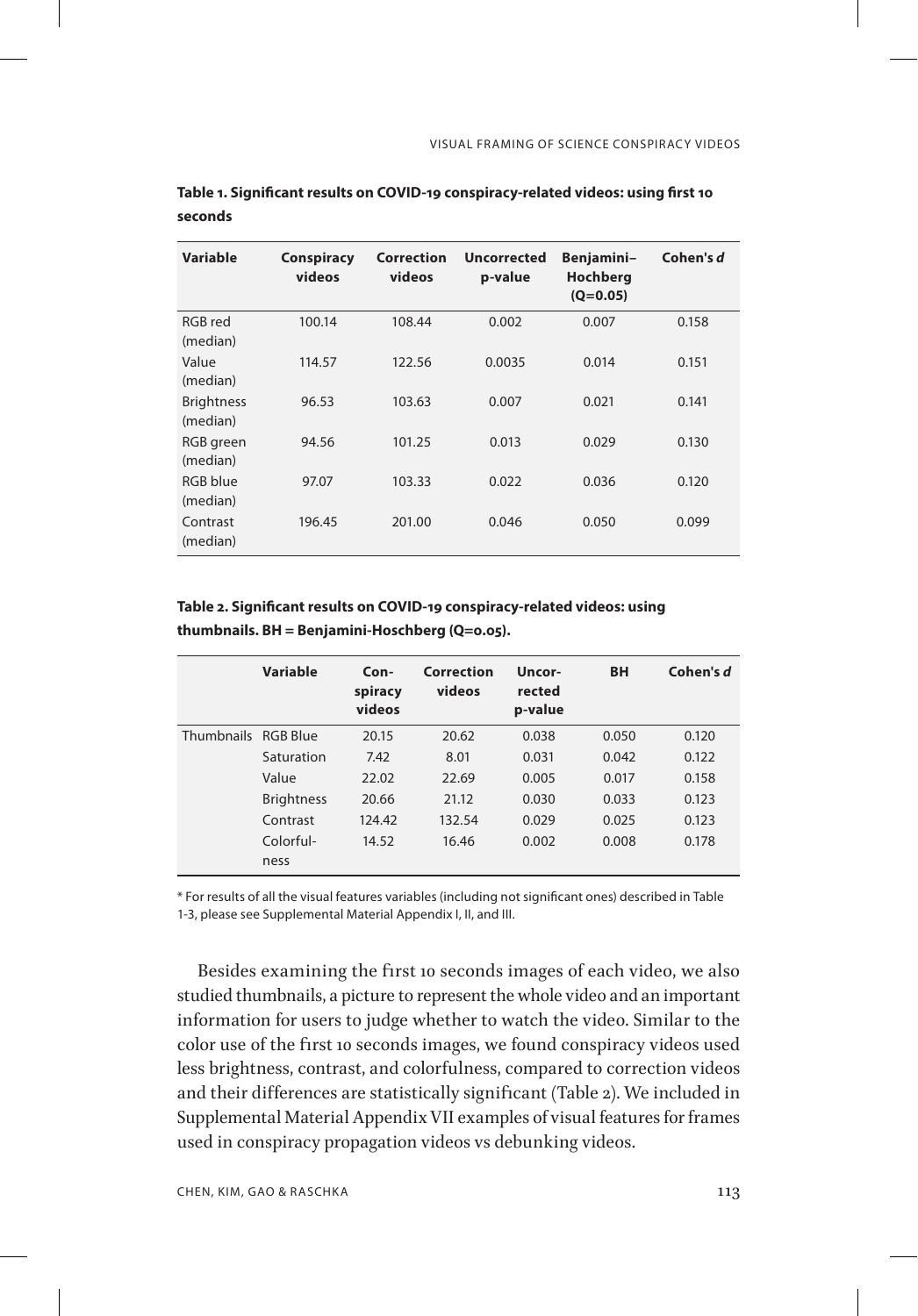|                         | Variable                                | $Con-$<br>spiracy<br>videos | Correction<br>videos | Uncor-<br>rected<br>p-value | Benja-<br>$mini-$<br><b>Hochberg</b><br>$(Q=0.05)$ | Cohen's d |
|-------------------------|-----------------------------------------|-----------------------------|----------------------|-----------------------------|----------------------------------------------------|-----------|
| Using all<br>frames     | No visual<br>variable is<br>significant | <b>NA</b>                   | <b>NA</b>            | <b>NA</b>                   | <b>NA</b>                                          | <b>NA</b> |
| Using first             | Saturation                              | 62.73                       | 83.84                | 0.006                       | 0.01                                               | 0.432     |
| 10 seconds<br>of frames | Hue                                     | 55.30                       | 71.10                | 0.011                       | 0.02                                               | 0.398     |
| Thumbnails Value        |                                         | 93.74                       | 106.34               | 0.037                       | 0.025                                              | 0.312     |
|                         | RGB blue                                | 81.87                       | 95.11                | 0.043                       | 0.050                                              | 0.304     |

| Table 3. Significant results on climate change conspiracy-related videos |  |  |  |  |
|--------------------------------------------------------------------------|--|--|--|--|
|--------------------------------------------------------------------------|--|--|--|--|

To examine whether our findings hold true going beyond the COVID-19 conspiracy, we also examined videos related to conspiracy theories from a traditional controversial science topic, climate change to answer RQ3. We repeated the same analyses as we did for COVID-19 videos: using all frames, the first 10 seconds frames, and the thumbnails. Similar to our findings about the COVID-19 conspiracy videos, we also found that climate change conspiracy videos used lower saturation, hue, and brightness. The effect size is larger compared to COVID-19 videos (e.g., Cohen's *d* for the median saturation is near 0.5, suggesting a medium effect size).

# *Classifying Conspiracy Videos Comparing Visual vs Textual vs Integration Features*

To answer RQ4 and RQ5, which aim to explore what types of features are more useful in identifying conspiracy videos from correction videos, we built different types of models on the hand-labeled dataset, some using textual features only, some using visual features only, while others integrating both features. We used both a neural network (multilayer perceptron) and a random forest to compare the performance (e.g., precision and recall from 10-fold cross-validation) across models trained with different types of features. Table 4 summarizes the model performance. First, we found that using textual or visual features or an integration produce satisfying performance for identifying conspiracy videos. For instance, our model 1, 4 and 6 achieved the precision around 80% and recall around 90%. Using model 1 to classify our 1915 videos that have transcripts, we found that 84.46% propagated conspiracies, and 15.54% debunked conspiracies.

Second, in terms of whether data integration can achieve a better performance, we found inconclusive evidence. For instance, taking model 3,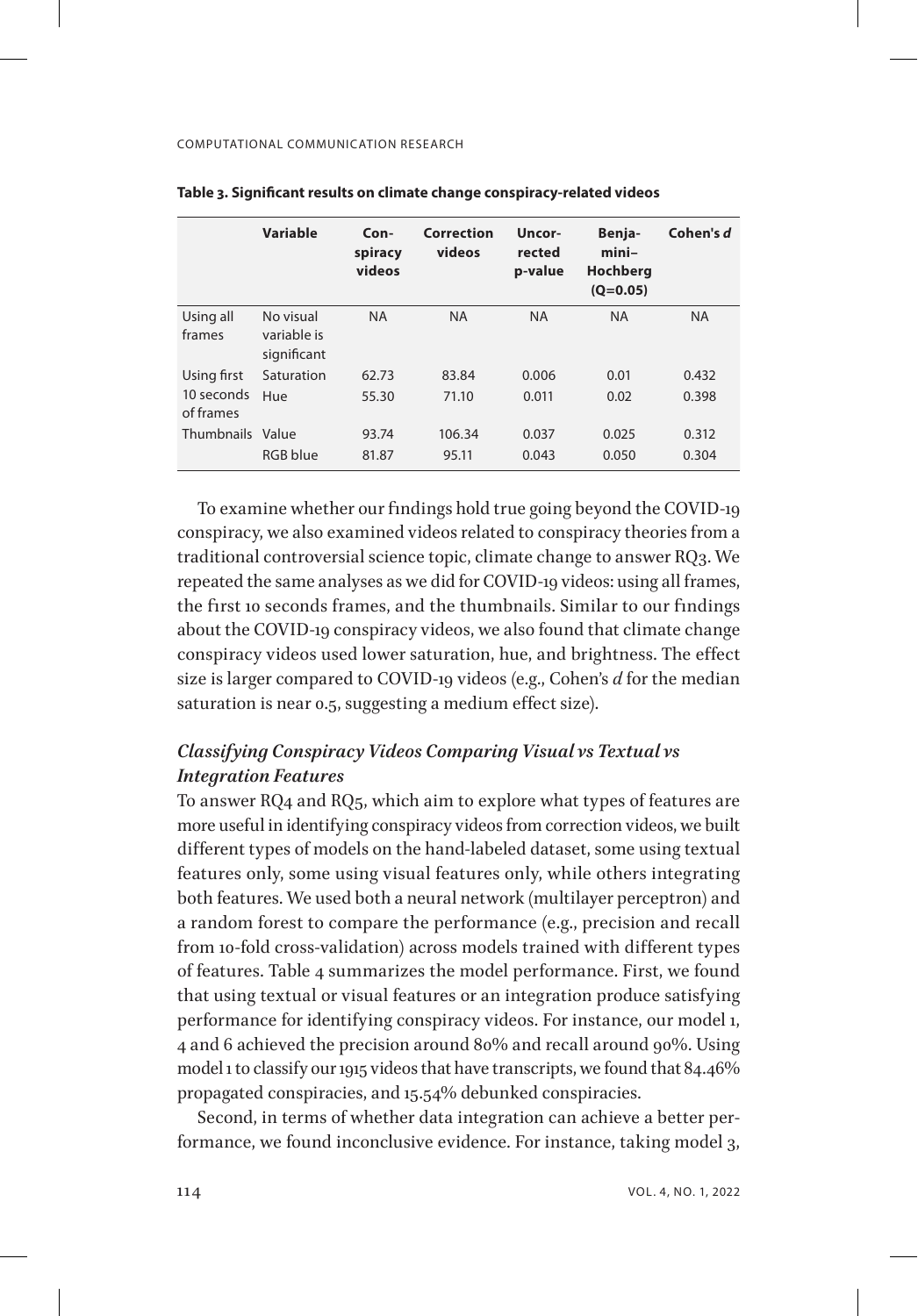**Table 4. Performance comparison in identifying conspiracy videos from correction videos. Precision and recall values incl. 95% confidence intervals. MLP = multi-layer perceptron; RF = random forest.**

|                | Model                                            | <b>Precision</b>  | Recall            | <b>Feature</b>                                             |
|----------------|--------------------------------------------------|-------------------|-------------------|------------------------------------------------------------|
| 1              | MLP with transcript                              | $79.82 + - 0.54$  | $92.26 + - 0.7$   | word count (10000)                                         |
| $\mathcal{P}$  | MLP with visual                                  | $74.08 + -0.77$   | $75.95 +/- 7.79$  | visual (20)                                                |
| 3              | MLP with transcript<br>+ visual                  | $70.78 + (-0.78)$ | $77.13 + (-5.29)$ | word count (10000)<br>$+$ visual (20)                      |
| 4              | RF with 10 emotions $69.72 +/- 0.33$             |                   | $88.19 +/- 1.57$  | 10 emotions                                                |
| 5              | <b>RF</b> with visual                            | $74.88 + - 0.05$  | $94.75 + (-0.32)$ | 20 visuals                                                 |
| 6              | RF with 10 emotions $69.50 +/- 0.27$<br>+ visual |                   | $92.05 +/- 0.73$  | 10 emotions $+20$<br>visuals                               |
| $\overline{7}$ | <b>RF</b> with word<br>embedding                 | $73.67 + - 0.3$   | $98.27 + - 0.45$  | word embedding<br>(200 feature vector)                     |
| $\mathsf{R}$   | <b>RF</b> with word<br>embedding + visual        | $75.22 + - 0.34$  | $92.11 +/- 0.61$  | word embedding<br>(200 feature vector)<br>$+$ visuals (20) |

4, and 5 for example, we found that although integrating textual features (e.g., emotion scores from analyzing video transcripts) and visual features (model 5) gives us the highest recall, the precision rate is lowest compared to only using the textual (model 3) or the visual features (model 4).

There could be several possible reasons why integration models like model 5 (in Table 4) do not necessarily increase model performance. We speculate that the combination of visual and textual features is redundant and thus an integrated approach does not improve model performance. Because both the textual features and the visual features result in good model prediction performance when used individually, the low precision score from the integration model (model 5) could be due to the noise in our small dataset. An alternative explanation is that a more sophisticated integration method, compared to our current integration of using simple combinations of emotion + visual features or word embedding + visual features, is required for boosting the performance of a model. We discuss the implication in the discussion section.

### **Discussion and Future Work**

#### *How Conspiracy Videos Manipulate Color and Brightness*

Our paper advances the understanding of a core topic in communication – visual framing in conspiracy theories. Conspiracy theories and correction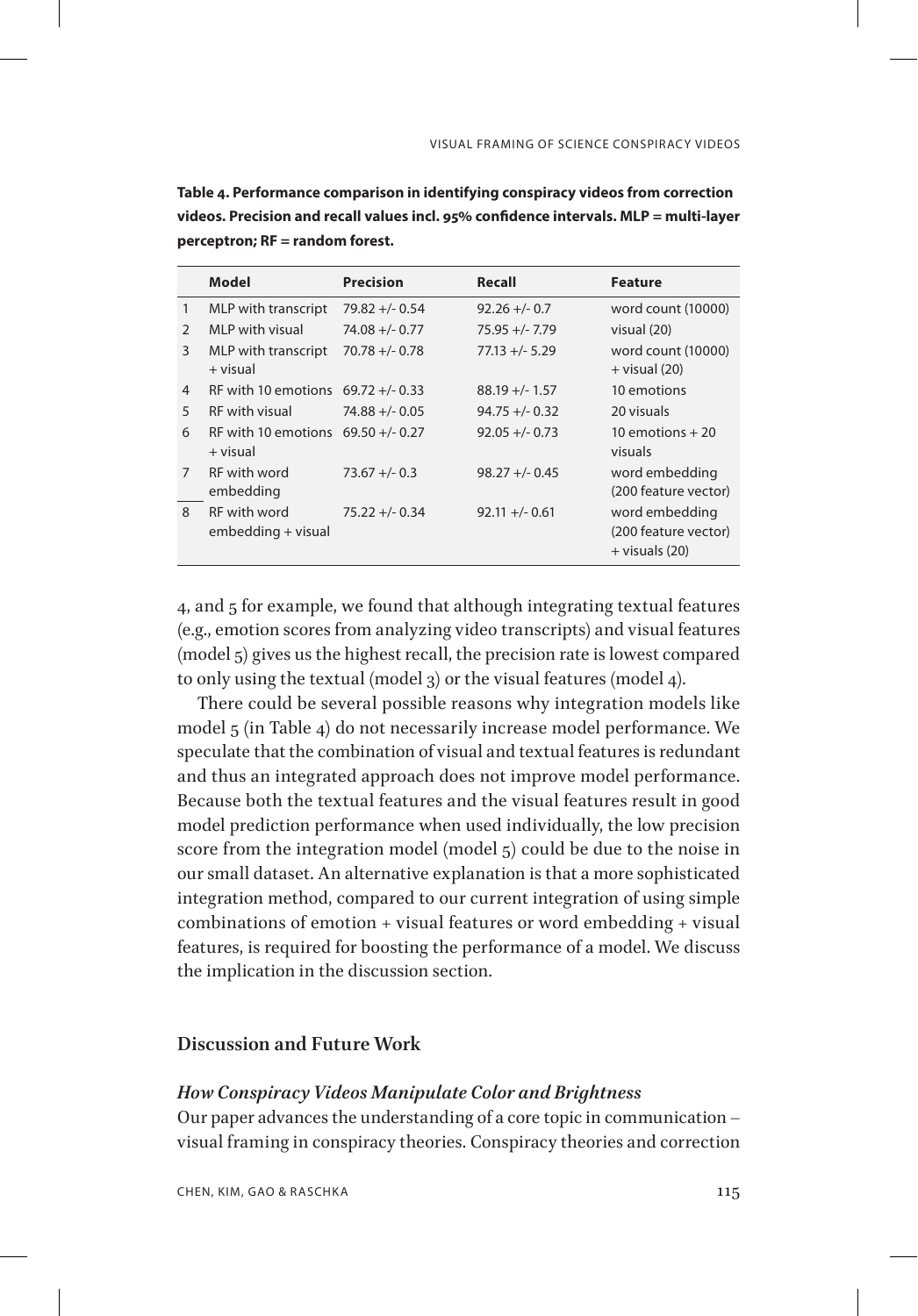messages co-exist and compete on social media. Despite of many studies that examine the textual features of conspiracies and how conspiracies diffuse on social media (Tingley & Wagner, 2017; Wood, 2018), little is understood about the visual features of conspiracies. Even less is understood about how visual features differ between conspiracies and correction messages. Studying visual framing of conspiracy is vital for advancing our understanding of conspiracy and misinformation in general as visuals serve as critical cues to influence people's emotion and behavior (Vraga et al., 2020).

In this paper, we focus on one aspect of visual framing: the use of visual modalities, to investigate how conspiracy videos manipulate visual modalities to communicate complex science issues from the recent COVID-19 conspiracies to the traditionally controversial climate change conspiracies. There are two noteworthy findings from our computational analysis on the images from YouTube videos on conspiracies and debunking conspiracies. First, in terms of the COVID-19 conspiracy, we found that conspiracy videos use lower color variance and brightness compared to debunking videos in general. However, the effect size in terms of this difference is small. This significant but not substantive difference poses challenges for platforms and researchers to use visuals to identity misinformation, as the difference in color and brightness does not differ substantively. It also poses challenges for science communicators to teach strategies to the public about how to distinguish conspiracy from truth. Despite the small visual difference between COVID-19 conspiracy videos vs debunking videos, the difference is much larger and appreciable for climate change conspiracies. The difference in the effect size when we compare different science topics suggest that visual framing could be contingent on the topic and thus, algorithms for identifying conspiracy through visuals need to tailor to the topic. Through revealing the complexity of visual use between conspiracy and debunking videos across science domains, our paper contributes to literature on visual framing, conspiracy, and misinformation correction on social media. It will be fruitful for future research to examine other visual aspects beyond color and brightness, and to also compare science topics with other topics such as health, and politics.

Interestingly, the color and brightness differences between conspiracy and debunking videos were only substantive and statistically significant for the video thumbnails and the first 10-second frames and not the fulllength videos. Compared to correction video thumbnails, conspiracy video thumbnails shared more characteristics with horror films, and this was also true for the first 10-second frames of the videos. There could be two reasons. First, examining all frames could bring more noise to the data. For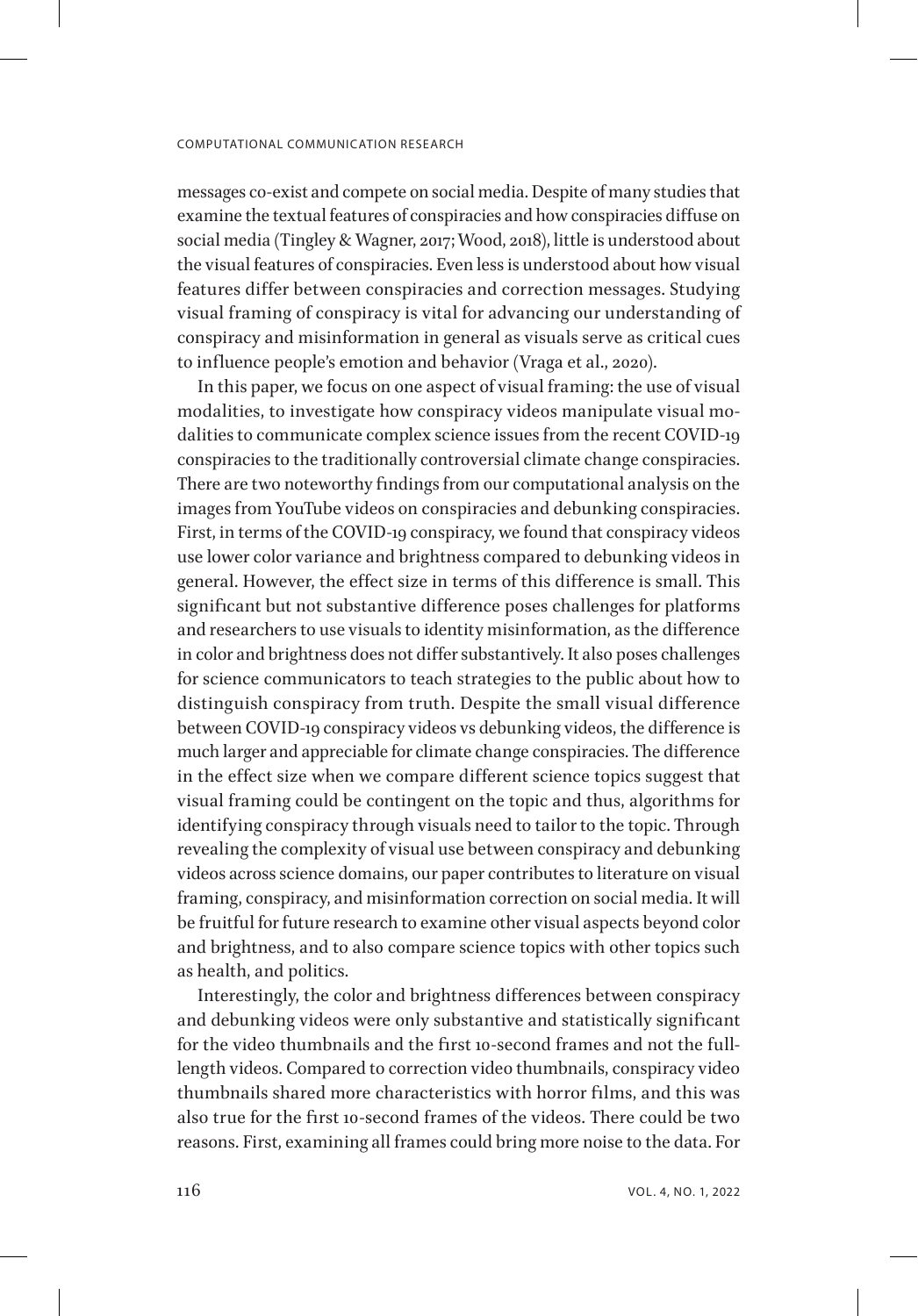instance, some videos have a huge variation in the use of color features and even though we used the median color value to average across frames of a video, it still cannot capture the noise. The second reason, which is more likely, is that online creators deliberately orchestrate thumbnails and earlier frames of the video to catch attention of audiences (Zannettou et al., 2018). Since information provided by social media platforms is almost infinite, creating content that grabs attention is crucial in social media platforms (Webster, 2014). Thumbnails and first 10 seconds of frames of YouTube videos function as the clickbait (Zannettou et al., 2019) compared to the rest of frames in the videos, and therefore are more likely to use distinguishable textual and visual features to be "watched" by YouTube audiences. Color and brightness could be one effective way conspiracy video creators manipulate to attract their audience.

Understanding this difference in color and brightness between conspiracy videos and debunking videos can have important implications for future studies, since this difference contributes to understanding the visual rhetorical elements (i.e., lower color variance, darkness) added to conspiracy videos that further persuades audiences to believe in false knowledge. Recognizing this color rhetoric may contribute to the efforts of combating the propagation of conspiracy videos by detecting and flagging them, and by helping debunking video designers to think about the best way to counter the color rhetoric of conspiracy theories when encouraging audiences to correct their misperceptions about science.

# *Beyond Classification – Gathering Insights from Small and Large Data Using Machine Learning*

From an image analysis perspective, our article offers several lessons for how machine learning can be used to extract insights from a dataset. In particular, our paper demonstrates how we can use machine learning to identify which combination of features can play a dominant role in distinguishing between different types of videos. The inspection of individual visual features, such as the saturation levels shown in Figure 2, is insufficient for distinguishing between conspiracy and debunking videos reliably. To get a better understanding, one might consider plotting multiple features at once; however, increasing the number of features to look at simultaneously increases the cognitive complexity and quickly becomes infeasible for humans.

Making sense out of datasets with multiple features is where machine learning can be utilized. After all, the objective of supervised machine learning algorithms employed in this study is to utilize the features in a dataset to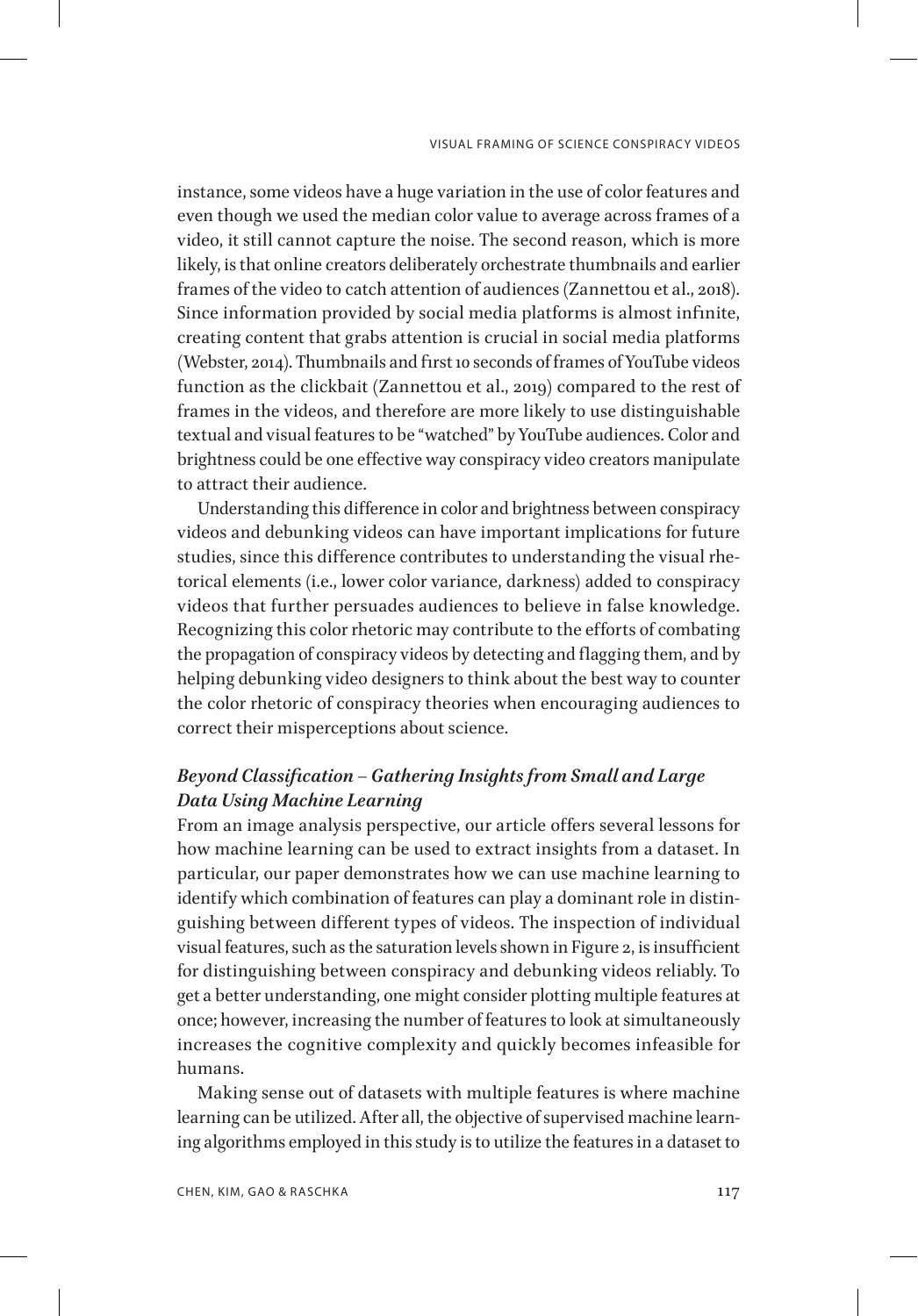maximize predictive performance. Hence, after training a highly accurate classifier, we can inspect how it utilizes the dataset's feature information to conclude about the important characteristics. For instance, we found that random forest models can use a combination of multiple visual features to make accurate predictions with a precision of approximately 75% (Table 4), where the three most important features hue, brightness, and contrast are approximately equally important to the model. Noting that hue measures the color content and is effectively uncorrelated to the brightness and contrast properties across the frames (see Supplemental Material Appendix IV) provides evidence that both color (RQ1) and brightness and low-key lighting (RQ2) are properties that can be used together (RQ4) to distinguish between conspiracy and correction videos.

When using machine learning for image analysis, two sets of methods may be considered. The first set consists of traditional machine learning methods designed for tabular (also known as "structured") datasets. Examples of these methods include random forests and multilayer perceptrons, which we employed in this study. A second set of methods includes deep neural network architectures designed for working with images or pixel inputs directly, which are known as "unstructured" data. Examples of this second set of methods include convolutional neural networks (Simonyan & Zisserman, 2015) and vision transformers (Khan et al., 2021). To make unstructured data suitable for traditional machine learning methods requires converting a video or image dataset into a tabular format. This is usually done by extracting features information via additional preprocessing steps, for instance, calculating the summary statistics of the RGB and HSV color channels and other summary features such as colorfulness (Hasler & Süsstrunk, 2003). In contrast, convolutional neural networks or vision transformers take the original images or video frames as input and perform feature extraction implicitly during model training. While this implicit feature extraction is attractive from a researcher's perspective, because a researcher does not have to spend time and resources extracting summary information from images, convolutional neural networks and vision transformers require substantially larger amounts of data compared to traditional machine learning models designed for tabular data (Figure 3).

In this project, we utilized traditional machine learning algorithms because the amount of labeled data (videos annotated as conspiracy or debunking) was limited to a few thousand videos. Based on other works concerned with training convolutional networks for video classification, we estimated that we would require at least hundreds of thousands of videos to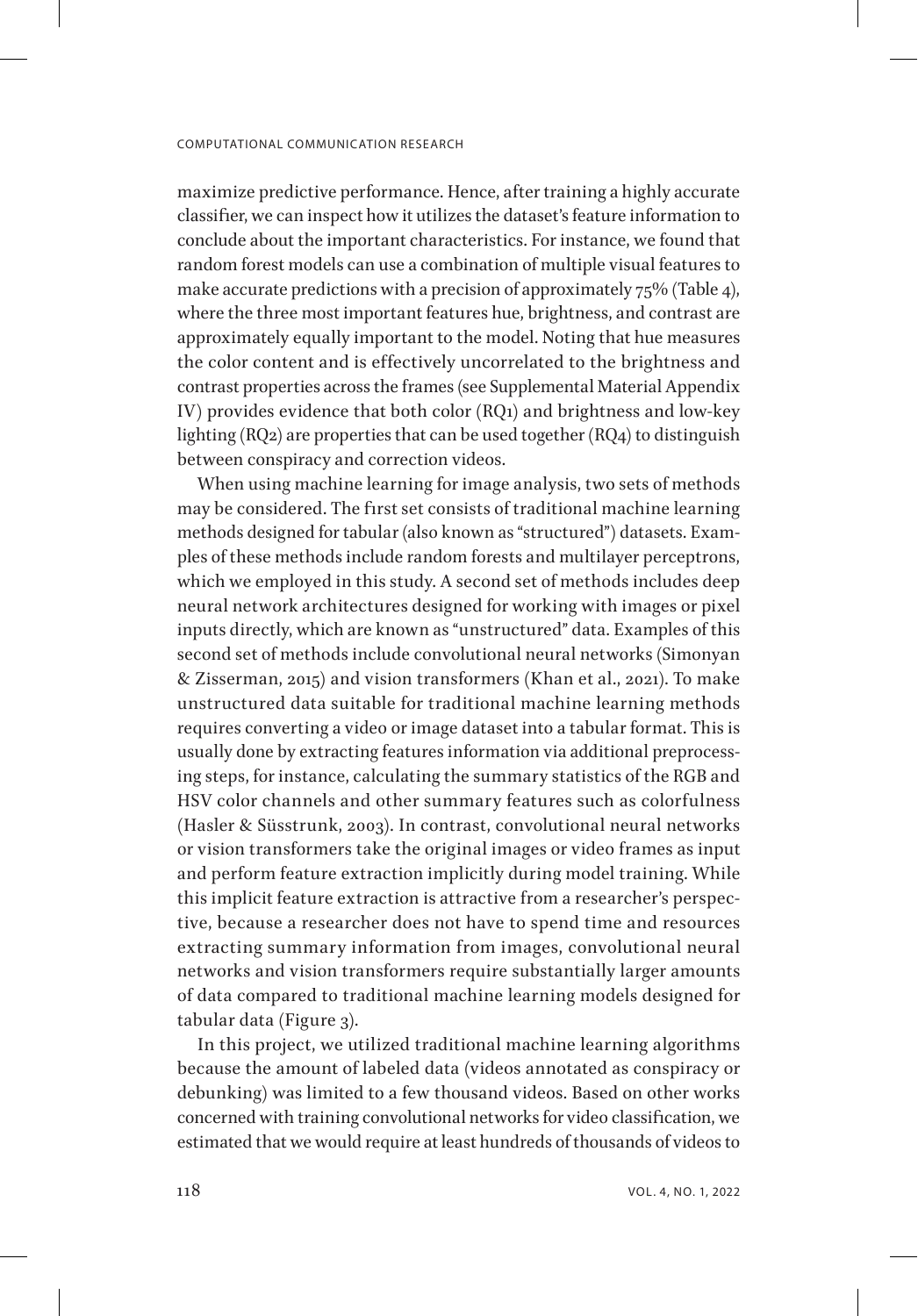#### VISUAL FRAMING OF SCIENCE CONSPIRACY VIDEOS



Figure 3. Illustration of the complexity of the hyperparameter tuning tasks associated with different models (top) and recommended dataset sizes (bottom) when working with different models suited for structured and (or) unstructured data

train an accurate classifier (Karpathy et al., 2014). While traditional machine learning algorithms can also be applied to unstructured data (such as image frames extracted from videos) directly, the sizeable feature-to-sample ratio can be detrimental to performance due to the risk of overfitting. Hence, we proposed several manual feature extraction techniques, such as computing the color channel averages and variances as well as other color and brightness values. As a beneficial side effect, restricting the problem to a few well-defined features based on domain literature (e.g., communication) also simplifies the analysis of the model's features for making predictions. While it is easier to interpret the feature contributions from traditional machine learning methods trained on structured data, it is worth noting several methods have recently been developed to gain insights into features deep neural networks derive from unstructured data as well (Zhang & Zhu, 2018).

Our study shows that machine learning can yield concrete insights even if a dataset is small. Moreover, to approach a study in a time- and cost-effective manner, we recommend beginning with established building blocks such as those methods used in our computational analysis framework, before considering more complex and data-hungry deep learning models.

# *Limitations and future directions*

We shall highlight that all models created in this study were developed to determine whether particular combinations of color and brightness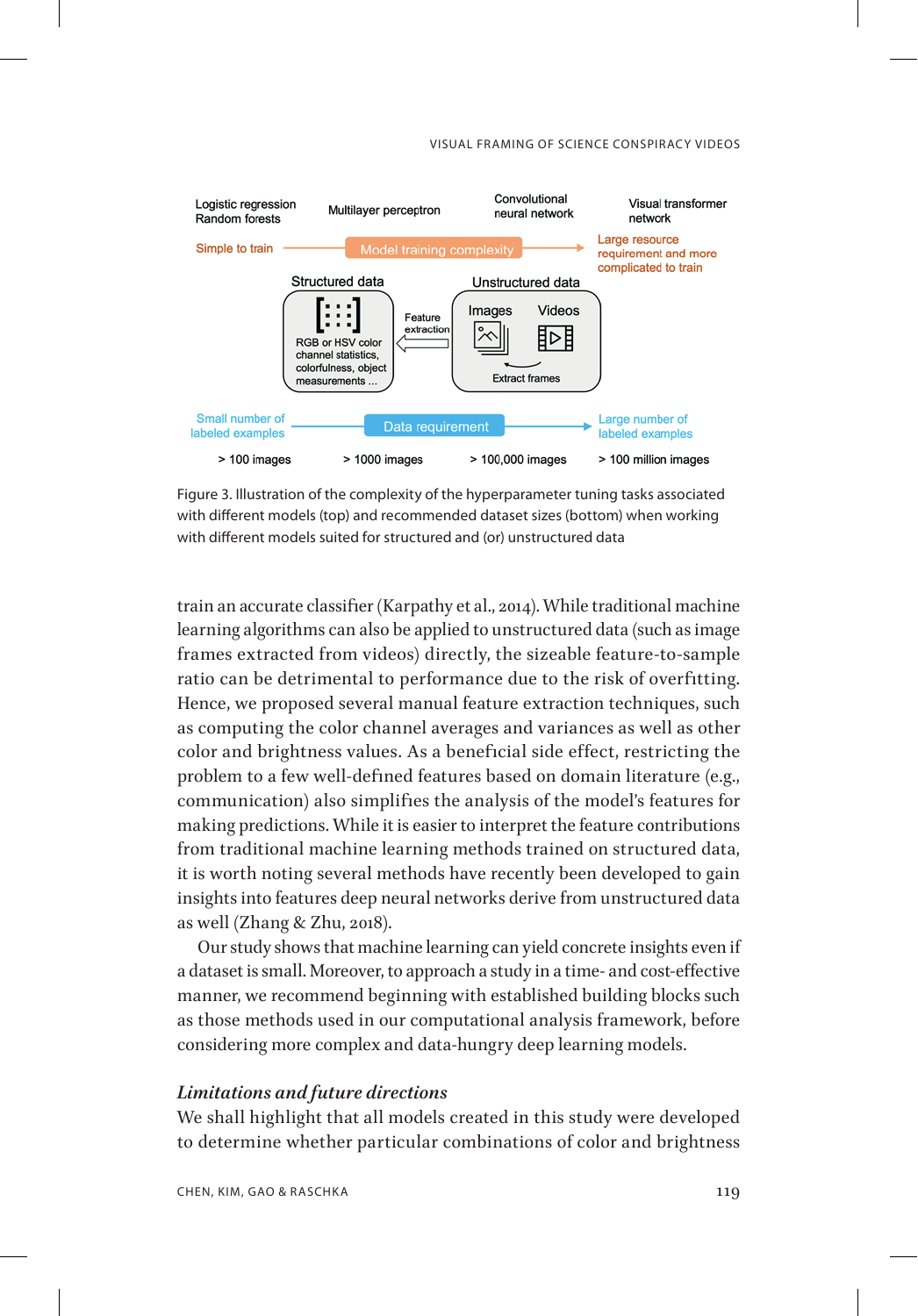relate to conspiracy content. The dataset the classifiers were trained on was specific to a random subset of COVID-19 videos (conspiracy videos and correction videos), and the resulting classifiers are thus not intended for application to general video databases such as YouTube. While this study does not focus on developing classifiers to flag conspiracy content, additional experiments show that classifiers trained on the same feature sets can also distinguish between COVID-19 conspiracy and general COVID-19 videos (Supplementary Material VI). This provides evidence that color and brightness features could serve a beneficial role when developing methods for automatically detecting conspiracy theory content online in future studies.

Furthermore, beyond gaining insights into the data, the methods described in this paper can be used as valuable performance baselines when collecting additional labeled data and experimenting with deep neural network architectures such as convolutional neural networks in future work. While deep neural networks trained on large datasets have predictive performance advantages over traditional methods, these methods come with increased hardware and tuning requirements (Sze et al., 2017). It is also unclear whether intuitive, human-interpretable information about color and brightness for distinguishing different video categories can be extracted from deep neural networks trained on unstructured data. Future work may explore whether additional insights (for example, information about important image locations) via gradient-based localization methods can be gained from extending this study to using large video datasets. Lastly, a new research area called self-supervised learning has recently emerged, which allows researchers to train large deep learning models even though labeled data is scarce (Jing & Tian, 2020) opening new opportunities for applications of deep learning for studying visual manipulation in the digital era.

# **Acknowledgements**

Kaiping Chen would like to thank the National Science Foundation for supporting this work under Grant No. 2027375. Additional support for this research was provided by the University of Wisconsin-Madison Office of the Vice Chancellor for Research and Graduate Education with funding from the Wisconsin Alumni Research Foundation.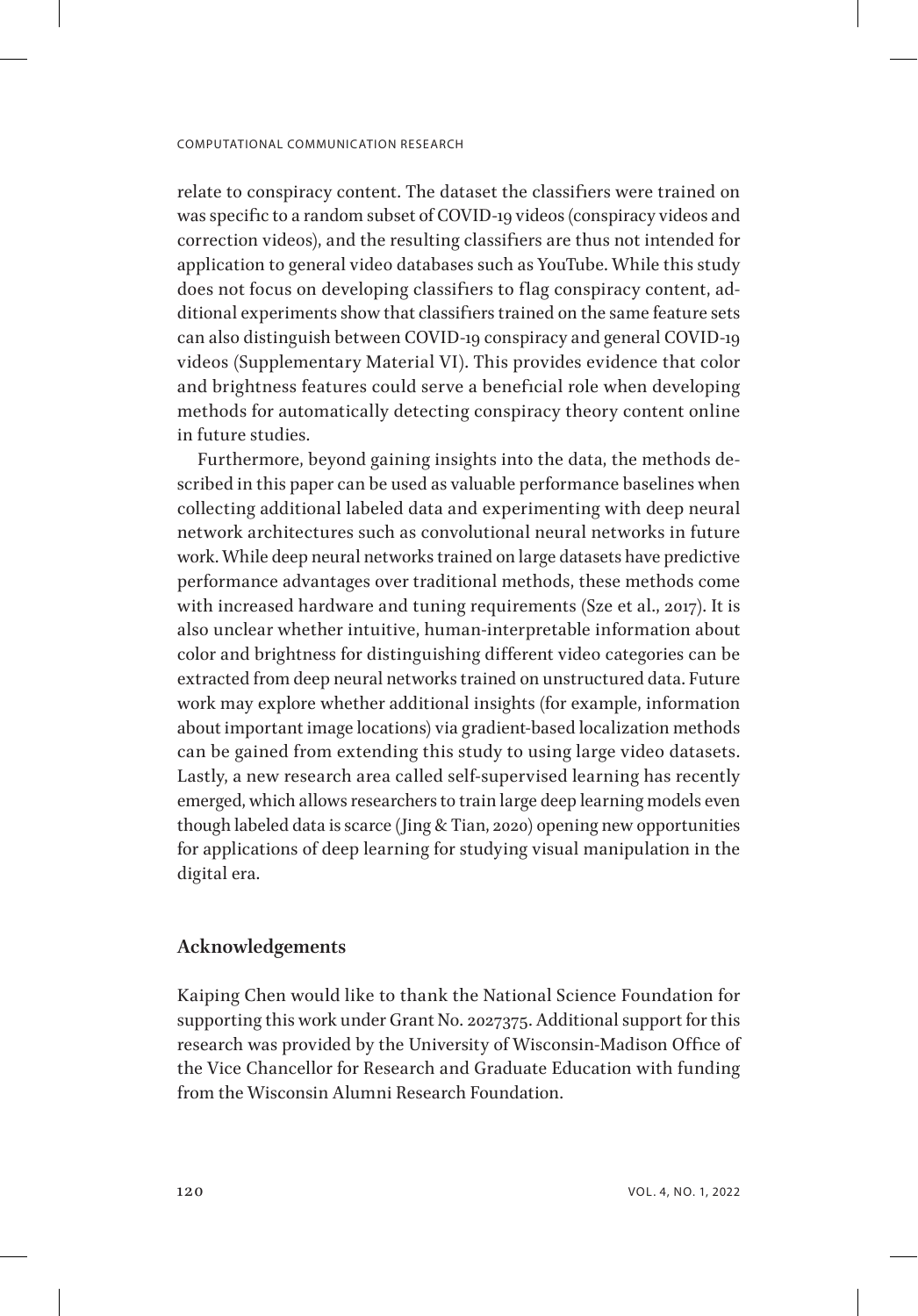| <b>Variable</b>      | Conspiracy | <b>Correction videos</b> | <b>Uncorrected</b> |
|----------------------|------------|--------------------------|--------------------|
|                      | videos     |                          | p-value            |
| var RGB red          | 1215.739   | 1185.369                 | 0.6739             |
| var_RGB green        | 1177.720   | 1179.066                 | 0.9852             |
| var_RGB blue         | 1189.838   | 1177.964                 | 0.8705             |
| var_Hue              | 423.8709   | 424.1010                 | 0.9923             |
| var_Saturation       | 976.9691   | 945.8499                 | 0.6441             |
| var_Value            | 1136.127   | 1114.266                 | 0.7493             |
| var_Contrast         | 1068.7221  | 999.0364                 | 0.3323             |
| var_Colorfulness     | 265.8281   | 251.5830                 | 0.4086             |
| var_Brightness       | 1133.952   | 1127.511                 | 0.9266             |
| var_Brightness_sd    | 175.9654   | 162.1243                 | 0.1872             |
| median RGB red       | 112.1830   | 112.1922                 | 0.9969             |
| median_RGB green     | 106.4258   | 105.1905                 | 0.6041             |
| median RGB blue      | 107.316    | 106.623                  | 0.7723             |
| median Hue           | 63.83538   | 62.55247                 | 0.3845             |
| median_Saturation    | 70.87274   | 75.86185                 | 0.02258            |
| median Value         | 125.0447   | 125.4073                 | 0.875              |
| median_Brightness    | 108.2065   | 107.3038                 | 0.698              |
| median_Brightness_sd | 62.08177   | 60.98694                 | 0.1696             |
| median_Contrast      | 207.3763   | 204.9023                 | 0.1572             |
| median_Colorfulness  | 38.26796   | 39.47644                 | 0.2246             |
| RGB red_mean         | 112.8669   | 113.7645                 | 0.6656             |
| RGB green_mean       | 107.3832   | 107.3881                 | 0.9981             |
| RGB blue_mean        | 108.3935   | 108.8993                 | 0.811              |
| Hue_mean             | 63.62565   | 62.39608                 | 0.3463             |
| Saturation_mean      | 72.79677   | 76.98192                 | 0.03218            |
| Value_mean           | 125.4011   | 126.8720                 | 0.4708             |
| Brightness_mean      | 109.1377   | 109.4675                 | 0.8723             |
| Brightness_sd_mean   | 62.04446   | 60.97108                 | 0.1369             |
| Contrast mean        | 203.2594   | 201.8554                 | 0.3825             |
| Colorfulness mean    | 39.63218   | 40.95035                 | 0.1553             |
| Color_lag            | 0.8174218  | 0.7998421                | 0.08832            |

# **Appendix I. Table of t-test result for all image variables for COVID-19 videos** *(N=2154, using all frames)*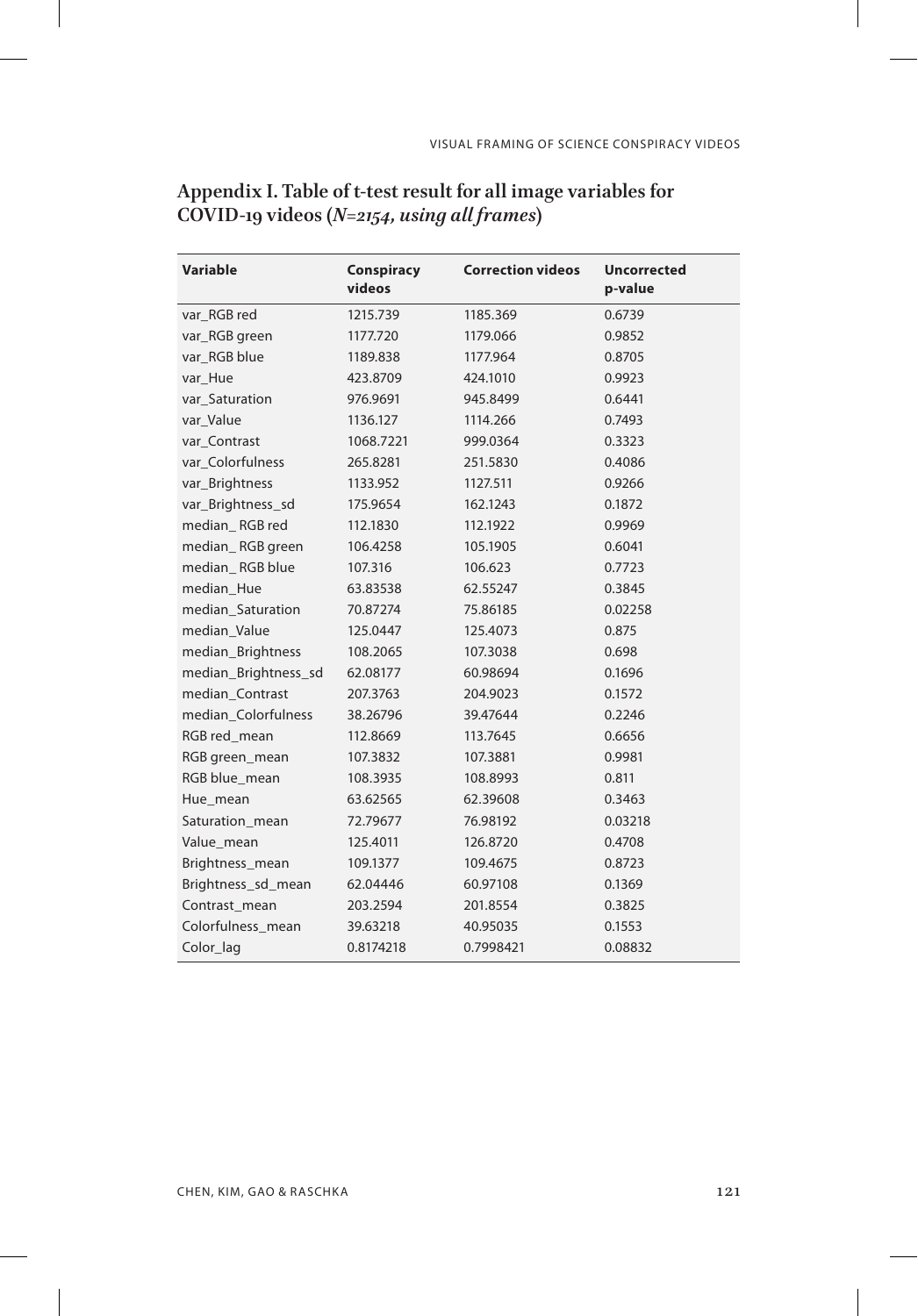$\overline{\phantom{a}}$ 

| Appendix II. Table of t-test result for all image variables for |  |  |
|-----------------------------------------------------------------|--|--|
| COVID-19 videos (N=2154, using frames of the first 10 seconds)  |  |  |

| <b>Variable</b>      | Conspiracy<br><b>Videos</b> | <b>Correction Videos</b> | <b>Uncorrected</b><br>p-value |
|----------------------|-----------------------------|--------------------------|-------------------------------|
| var RGB red          | 769.3409                    | 870.2880                 | 0.2862                        |
| var_RGB green        | 705.7211                    | 808.9967                 | 0.2676                        |
| var RGB blue         | 723.8223                    | 761.0166                 | 0.6731                        |
| var Hue              | 295.2888                    | 281.5982                 | 0.6555                        |
| var_Saturation       | 709.6862                    | 717.4123                 | 0.9198                        |
| var Value            | 766.056                     | 765.304                  | 0.9931                        |
| var Contrast         | 1115.0162                   | 884.3798                 | 0.02328                       |
| var Colorfulness     | 165.7874                    | 172.6839                 | 0.7476                        |
| var_Brightness       | 686.5694                    | 781.2717                 | 0.2937                        |
| var_Bright_sd        | 114.9549                    | 101.4047                 | 0.2257                        |
| median RGB red       | 100.1416                    | 108.4443                 | 0.0023                        |
| median_RGB green     | 94.5626                     | 101.2510                 | 0.0125                        |
| median RGB blue      | 97.0726                     | 103.3299                 | 0.0221                        |
| median_Hue           | 64.1365                     | 62.0129                  | 0.2154                        |
| median Satuation     | 79.1276                     | 79.2503                  | 0.9618                        |
| median_Value         | 114.5749                    | 122.5596                 | 0.0036                        |
| median_Brightness    | 96.5340                     | 103.6349                 | 0.0070                        |
| median_Brightness_sd | 58.5748                     | 59.6039                  | 0.2548                        |
| median_Contrast      | 196.4517                    | 201.0053                 | 0.0467                        |
| median Colorfulness  | 40.9460                     | 42.6480                  | 0.1983                        |
| RGB red_mean         | 100.3175                    | 107.6110                 | 0.0034                        |
| RGB green_mean       | 94.7941                     | 100.9038                 | 0.0136                        |
| RGB blue_mean        | 97.4217                     | 103.2507                 | 0.0220                        |
| Hue_mean             | 64.5491                     | 62.5878                  | 0.2217                        |
| Saturation_mean      | 80.1650                     | 80.6254                  | 0.8476                        |
| Value_mean           | 114.7052                    | 121.9056                 | 0.0046                        |
| Brightness_mean      | 96.7403                     | 103.1757                 | 0.0080                        |
| Brightness_sd_mean   | 62.12893                    | 61.35369                 | 0.3776                        |
| Contrast mean        | 192.9238                    | 198.1212                 | 0.0169                        |
| Colorfulness_mean    | 41.3649                     | 42.9188                  | 0.2131                        |
| Color_lag            | 0.4712                      | 0.4359                   | 0.0878                        |

 $\overline{\phantom{a}}$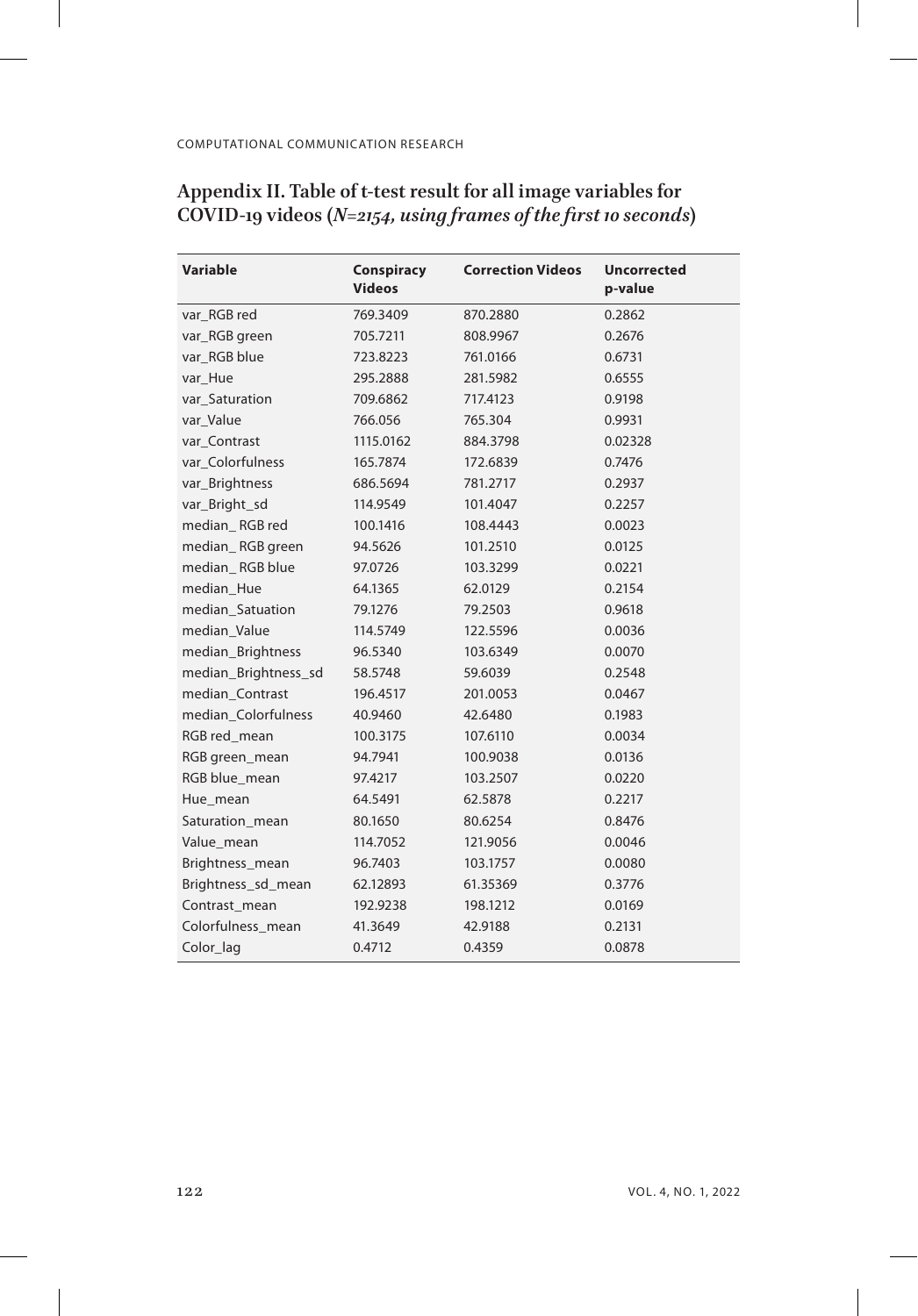| Variable          | <b>Conspiracy Videos</b> | <b>Correction Videos</b> | Uncorrected<br>p-value |
|-------------------|--------------------------|--------------------------|------------------------|
| RGB red           | 20.88913                 | 21.32993                 | 0.05261                |
| RGB green         | 20.25671                 | 20.66547                 | 0.05401                |
| RGB blue          | 20.15250                 | 20.62185                 | 0.03824                |
| Hue               | 4.884541                 | 5.126327                 | 0.05078                |
| Saturation        | 7.422061                 | 8.007414                 | 0.03093                |
| Value             | 22.02074                 | 22.69314                 | 0.005466               |
| <b>Brightness</b> | 20.65670                 | 21.11934                 | 0.02985                |
| Contrast          | 124,4170                 | 132.5391                 | 0.02876                |
| Colorfulness      | 14.52372                 | 16.46495                 | 0.002103               |

# **Appendix III. Table of t-test result for all image variables for COVID-19 videos** *(N=2491, using thumbnails)*

# **Appendix IV. Correlation matrix of the visual features used in Model 4**



CHEN, KIM, GAO & RASCHKA 123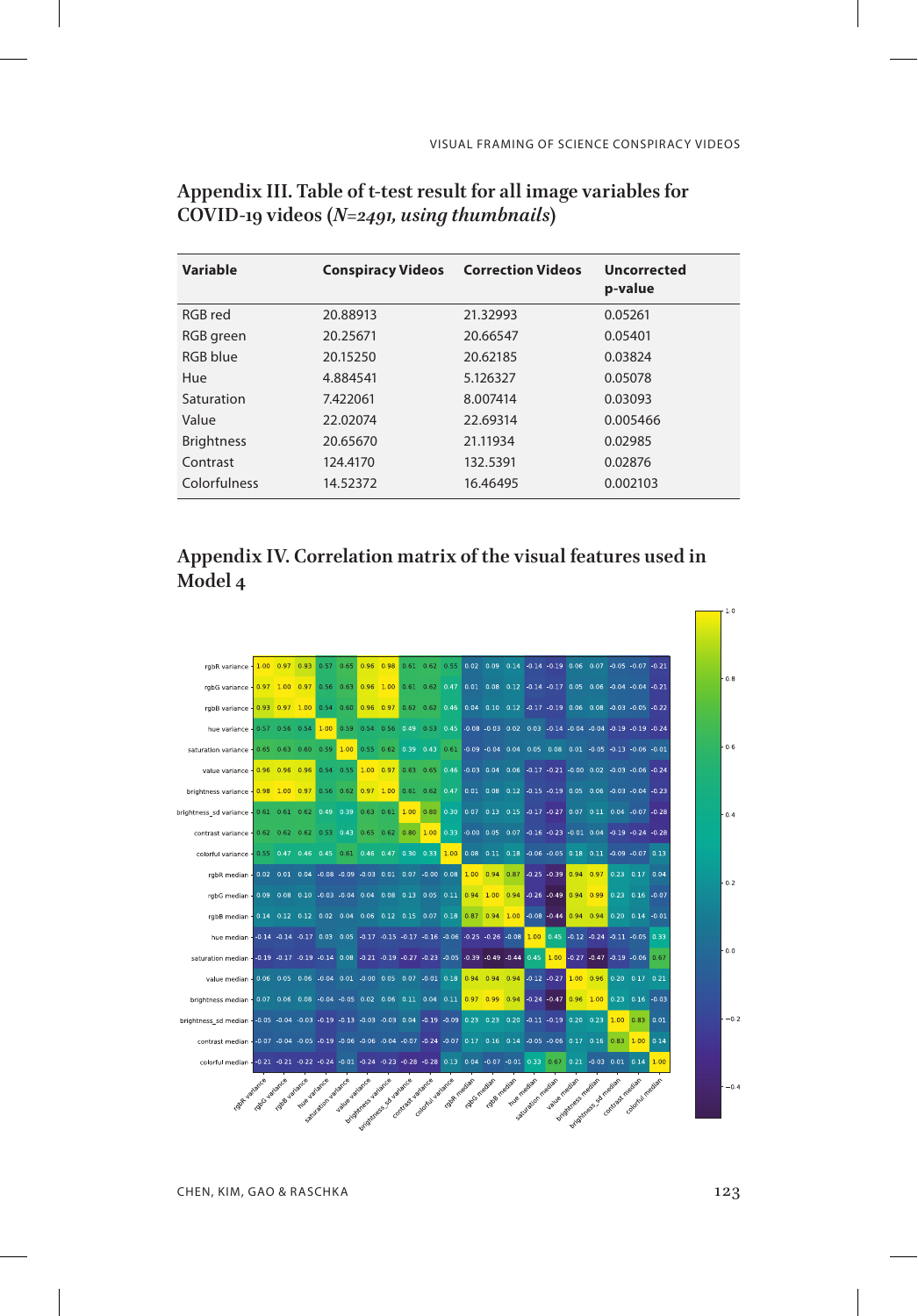# **Appendix V. Details of hand labeling process and the use of SML for automatic annotation**

First, to acquire a reliable training dataset, we conducted an inter-coder agreement check between two coders to ensure that the two coders are reliable and consistent in judging whether the attitude of the video is about conspiracy propagation or debunking. During this inter-coder agreement checking process, multiple rounds of discussions happened to clarify the coding rules. Finally, two coders coded a sample of 60 videos to perform an intercoder reliability check. The coders achieved 91.7% using Krippendorff's alpha for the content variable *Attitude*, indicating a high intercoder agreement. After this inter-coder agreement was achieved, one researcher hand-annotated the remaining 560 videos that constitute our training dataset.

After the training dataset was annotated by human researchers, we then performed data cleaning on the video transcripts by removing stop words, html tags, punctuation, and converting the texts to lower case. To use the text as input for a machine learning model, we mapped the texts' words into one-hot encoded vectors, which served as input to a multi-layer perceptron with 2 densely connected layers of 64 hidden elements using Python's scikitlearn package. This classifier was trained to predict attitude assigned by the coders within the processed training dataset. Under 10-fold cross-validation, this approach achieved 86.48% precision and 97.19% recall for our content analysis variable *Relevancy* and 79.82% precision and 92.26% recall for our content analysis variable *Attitude*.

Finally, after cross-validation, a multilayer perceptron model built on the transcripts of the whole training set was applied to the entire corpus of the collected English videos to predict the *Relevancy* and *Attitude* for those conspiracy-relevant videos.

# **Appendix VI. New baseline analysis for distinguishing conspiracy videos from normal COVID19 videos**

In our main manuscript, we answered RQ4-5 focusing on studying conspiracy propagation videos and debunking videos. However, it is also valuable to examine how our visual and textual features can distinguish conspiracy propagation videos from the normal COVID19 videos. This new baseline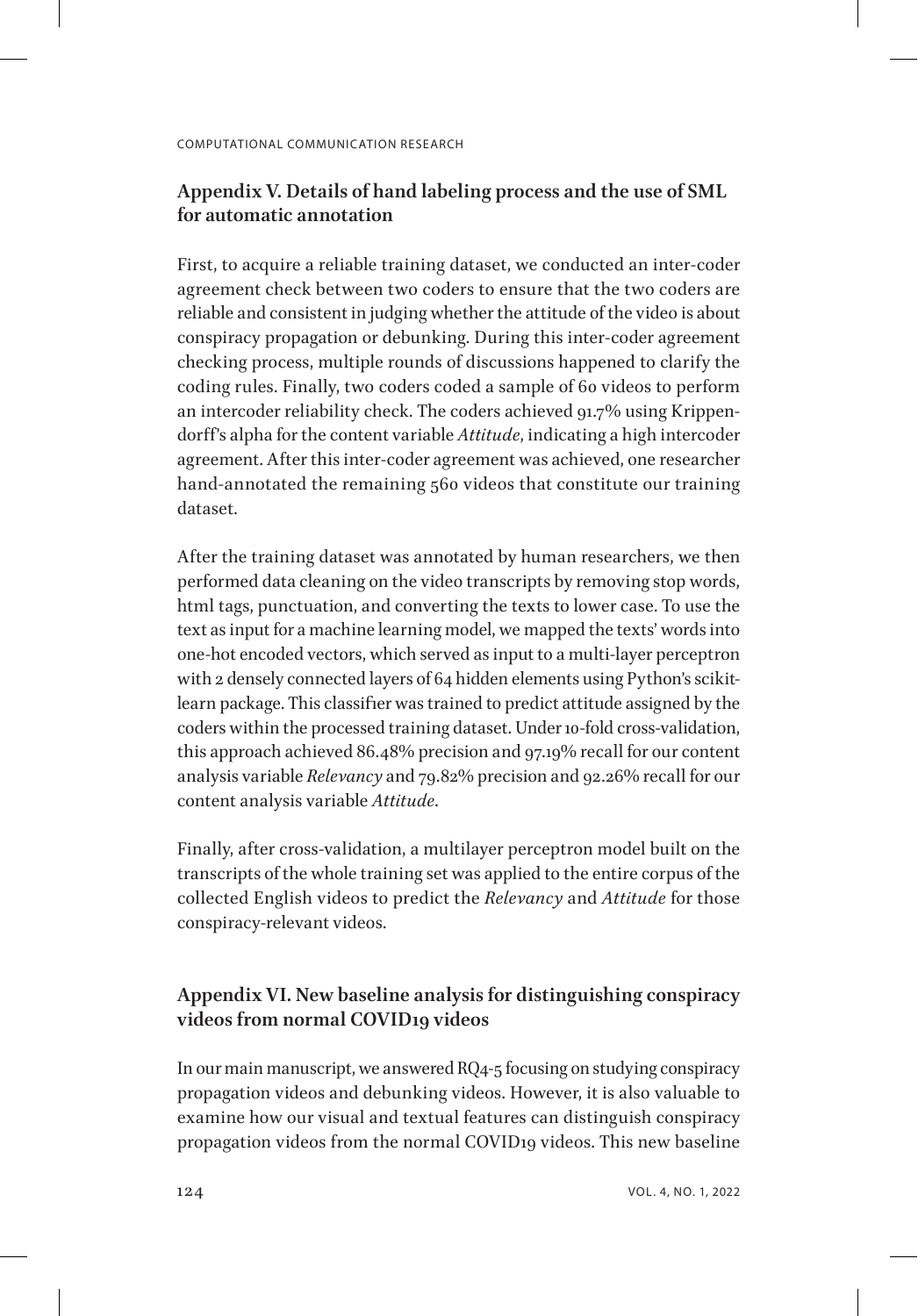analysis is valuable as a first step toward developing mechanisms to identify conspiracy videos about COVID19 and other topics on social media. Therefore, in this section, we present this new baseline analysis.

### **Data Collection**

We conducted the normal COVID-19 video collection using the search term "COVID19" through the YouTube API. For each day between March 1st – May 31st, 2020, we obtained the top ten most viewed videos associated with the search term. A total of 514 normal COVID19 videos were collected, in the size comparable to the number of debunking videos analyzed in our main manuscript.

Next, we checked whether these videos based on the search term COVID19 were indeed normal COVID19 videos. We selected a random sample of 50 videos, and two researchers watched each video to judge whether it was "normal" (neither conspiracy or debunking content). Only 1 video talked about conspiracy-related theories, which we discarded from the dataset. The remaining videos talked about normal COVID19 topics such as giving health information about facial mask wearing, or health tips about how to cope with the COVID-19 pandemic. Finally, we combined the normal COVID-19 videos and conspiracy videos to form the dataset for this baseline analysis.

To prepare our data for analysis, we filtered out the English videos using CLD2 via the PYCLD2 Python package (https://pypi.org/project/pycld2/) and we also collected the transcript for all the videos using Pytube (https:// pytube.io/en/latest/). In addition, we post-processed the video transcript for each of the video by reformatting the timestamp and removing useless information (e.g., html, tags, etc.). Furthermore, we applied existing emotion dictionaries – NRC, which implements Saif Mohammad's NRC Emotion lexicon (https://saifmohammad.com/WebPages/NRC-Emotion-Lexicon.htm) to code the transcript of each video in terms of each emotion dimension (e.g., fear, joy). In addition, we summed up all the emotions to obtain one aggregated variable called *total emotion words*. We also normalized the results by dividing the counts by the total number of characters of the transcript, since the length of each transcript varies. For the visual statistics, we first collected all the MP4s using Pytube and extracted their frames every second using OpenCV (https://opencv.org). Then, we calculated the average and variance of colorfulness, brightness, contrast, hue, saturation, value, and RGB red, RGB green, RGB blue for each video.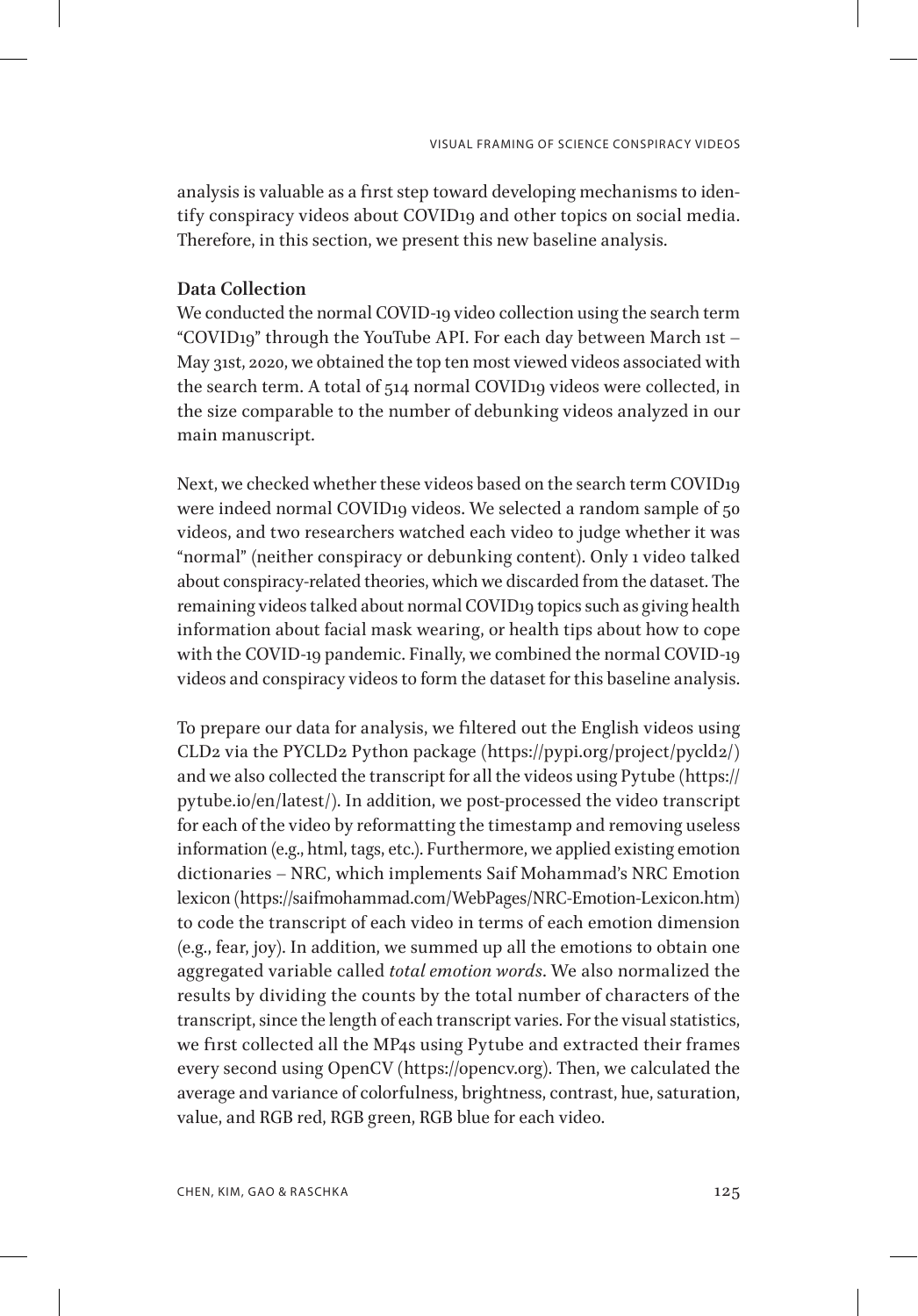### **Modeling Process**

The extracted textual and visual features, as described in the *Data Collection* section, were used to build the models. The model setups are the same as our main manuscript's analysis for RQ4-5.

### **Result**

Generally, the model performance for classifying COVID19 conspiracy propagation videos versus normal videos was better than the model performance for classifying conspiracy versus debunking videos, as it can be seen when comparing models 1,3 and 6 in Table S2 to the models in Table 4 in the main manuscript. This may be because normal COVID19 videos have more distinguishable styles than conspiracy videos. In addition, for this new baseline analysis, textual features seem to be a discriminatory variable than visual features, as it can be seen from comparing model 1 and 2 in Table S2.

**Table S2 Performance comparison in distinguishing conspiracy videos from normal COVID19 videos. Precision and recall values incl. 95% confidence intervals. MLP = multi-layer perceptron; RF = random forest.**

|                | Model                                   | <b>Precision</b>  | Recall            | <b>Feature</b>                                                |
|----------------|-----------------------------------------|-------------------|-------------------|---------------------------------------------------------------|
| $\mathbf{1}$   | MLP with<br>transcript                  | $93.41 +/- 0.3$   | $94.99 + - 0.42$  | Word count<br>(10000)                                         |
| $\overline{2}$ | MI P with visual                        | $65.1 +/- 1.07$   | $69.17 +/- 5.97$  | visual (20)                                                   |
| 3              | MI P with<br>$transcript +$<br>visual   | $72.29 + - 0.79$  | $70.72 + (-6.31)$ | Word count<br>$(10000) + \text{visual}$<br>(20)               |
| $\overline{4}$ | RF with 10<br>emotions                  | $99.25 + - 0.06$  | $98.59 +/- 0.15$  | 10 emotions                                                   |
| 5              | <b>RF</b> with visual                   | $74.77 + (-0.34)$ | $81.83 + -0.23$   | 20 visuals                                                    |
| 6              | RF with 10<br>$emotions +$<br>visual    | $99.21 +/- 0.06$  | $98.78 + -0.08$   | 10 emotions $+$<br>20 visuals                                 |
| $\overline{7}$ | RF with word<br>embedding               | $85.84 + - 0.52$  | $96.92 + - 0.36$  | Word<br>embedding (200<br>feature vector)                     |
| 8              | RF with word<br>$embedding +$<br>visual | $85.45 + -0.4$    | $93.30 +/- 0.31$  | Word<br>embedding (200<br>feature vector) $+$<br>visuals (20) |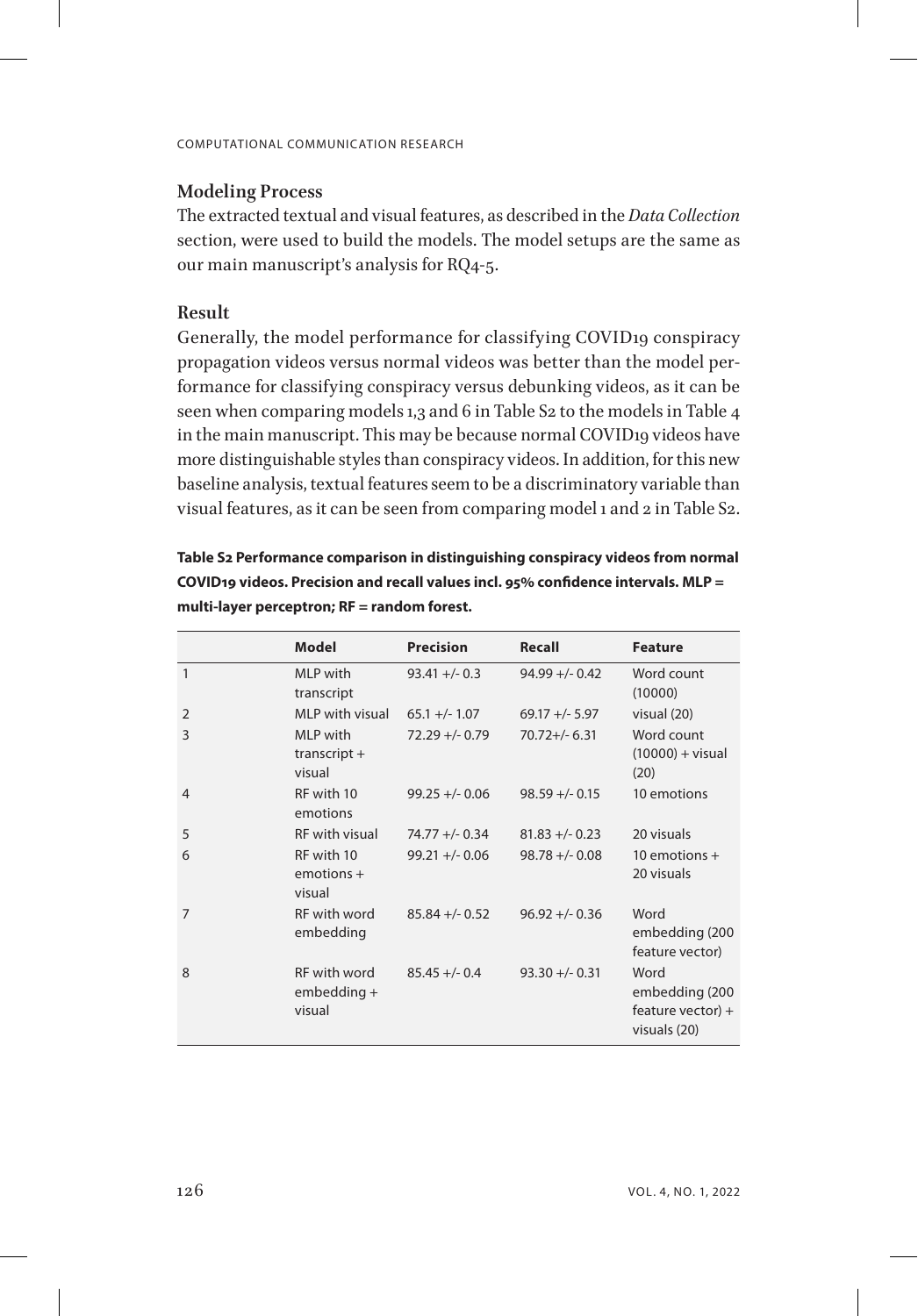**Appendix VII. Example of images that illustrate extremes of color features for conspiracy propagation vs debunking videos.**

**COVID Conspiracy Propagation COVID Correction**



RGB Blue = 12.55938(low extreme) https://i.ytimg.com/vi/pjI121Cmoko/ hqdefault.jpg



HSV value = 13.78679 (low extreme) https://i.ytimg.com/vi/6EXD4IhHm8Y/ hqdefault.jpg



HSV saturation = 0.000962 (low extreme) https://i.ytimg.com/vi/OvVgJHDUpTg/ hqdefault.jpg

# **Are 5G radiations Harmful?** What are Challanges of 5G Installation? Dr. Altal Sheilth

RGB blue = 32.17993 (high extreme) https://i.ytimg.com/vi/Z4xVxBuP\_wY/ hqdefault.jpg



HSV value = 37.47461 (high extreme) https://i.ytimg.com/vi/wHK7jbCQP48/ hqdefault.jpg



HSV saturation = 19.63112 (high extreme) https://i.ytimg.com/vi/FrBk1xXvYzY/ hqdefault.jpg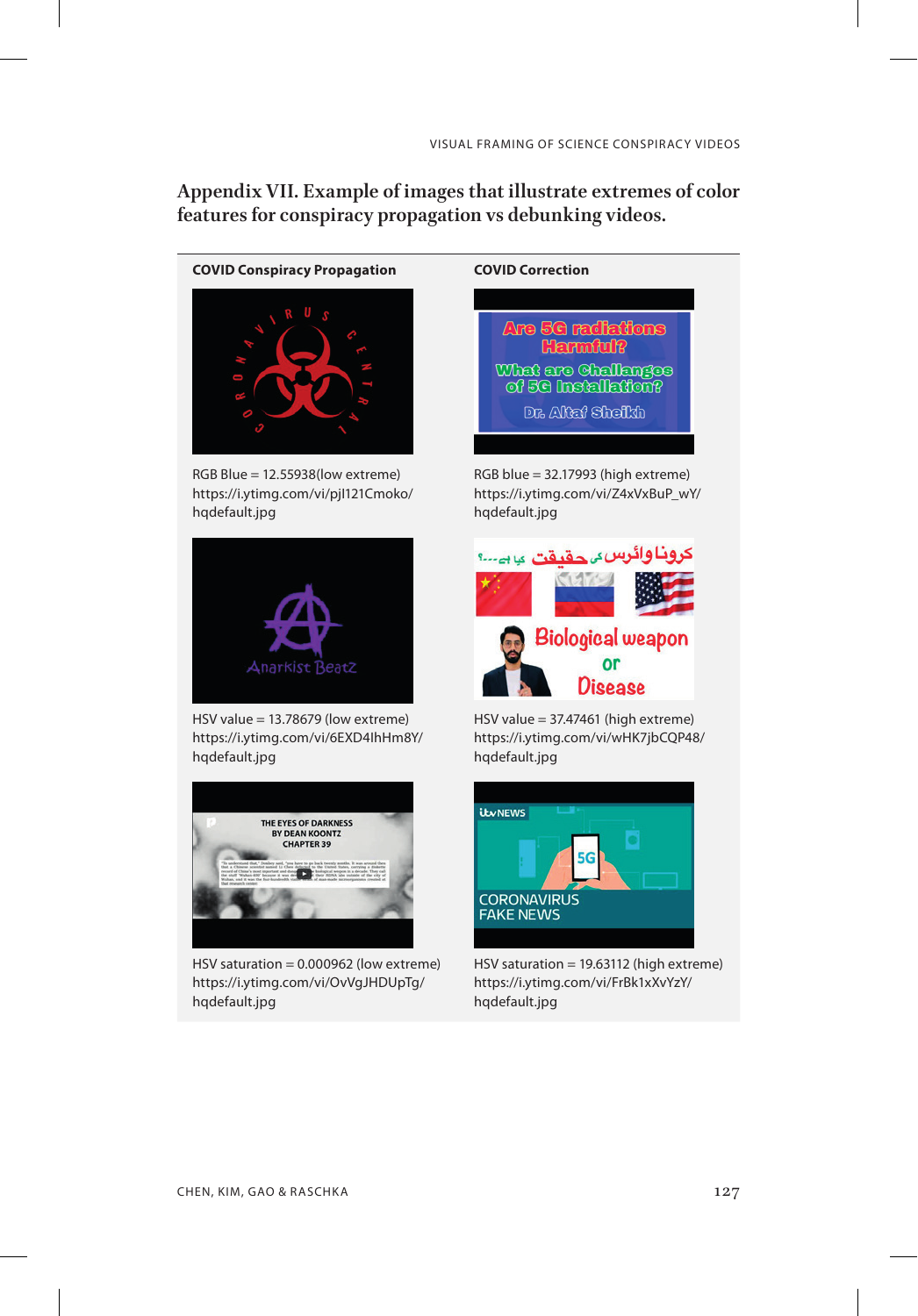

Contrast = 14 (low extreme) https://i.ytimg.com/vi/iUNoiHrpIcw/ hqdefault.jpg



Colorfulness = 2.54 (low extreme) https://i.ytimg.com/vi/b2OKnU8FVlQ/ hqdefault.jpg



Contrast = 253 (high extreme) https://i.ytimg.com/vi/Af1hJ\_rifs8/ hqdefault.jpg



Colorfulness = 42.02 (high extreme) https://i.ytimg.com/vi/SZqlbWSUi\_8/ hqdefault.jpg

# **References**

- Au, H., Howard, P. N., & Bright, J. (2020). *Social media misinformation on German Intelligence Reports*. Oxford Internet Institute. https://comprop.oii.ox.ac.uk/ wp-content/uploads/sites/93/2020/06/ComProp-Coronavirus-Misinformation-Weekly-Briefing-18-05-2020.pdf
- Afifah, F., Nasrin, S., & Mukit, A. (2018). Vehicle speed estimation using image processing. *Journal of Advanced Research in Applied Mechanics*, 48(1), 9–16.
- Ahmed, W., Vidal-Alaball, J., Downing, J., & López Seguí, F. (2020). COVID-19 and the 5G conspiracy theory: Social network analysis of Twitter data. *Journal of Medical Internet Research*, 22(5), e19458. https://doi.org/10.2196/19458
- Allgaier, J. (2019). Science and environmental communication on YouTube: Strategically distorted communications in online videos on climate change and climate engineering. *Frontiers in Communication*, 4(36), 1–15. https://doi.org/10.3389/ fcomm.2019.00036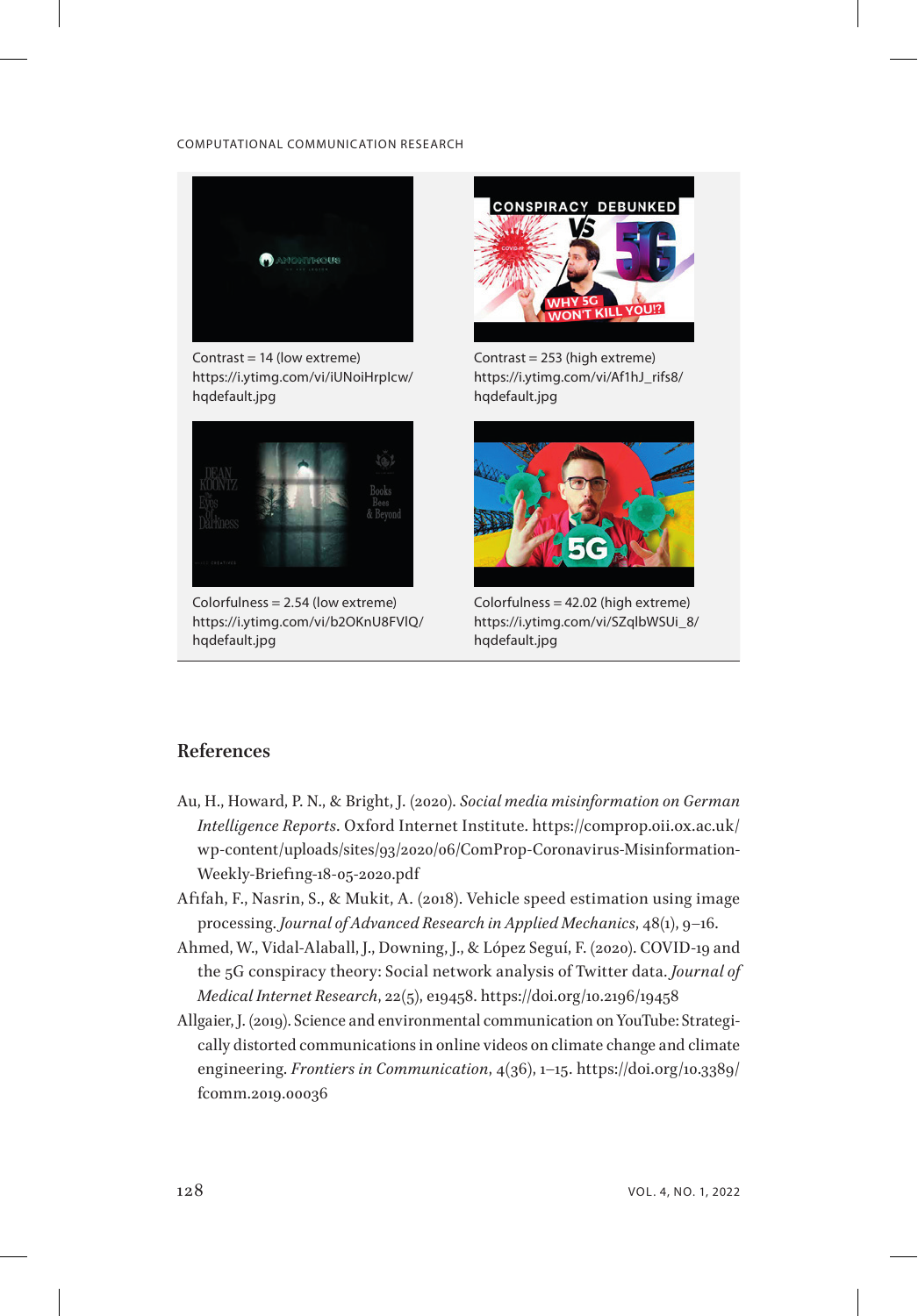- Aupers, S. (2012). 'Trust no one': Modernization, paranoia and conspiracy culture. *European Journal of Communication*, 27(1), 22–34. https://doi. org/10.1177/0267323111433566
- Benjamini, Y., & Hochberg, Y. (1995). Controlling the false discovery rate: A practical and powerful approach to multiple testing. *Journal of the Royal Statistical Society: Series B (Methodological)*, 57(1), 289–300. https://doi.org/10.1111/j.2517-6161.1995. tb02031.
- Birnbaum, M. L., Norel, R., Van Meter, A., Ali, A. F., Arenare, E., Eyigoz, E., Agurto, C., Germano, N., Kane, J. M., & Cecchi, G. A. (2020). Identifying signals associated with psychiatric illness utilizing language and images posted to Facebook. *Npj Schizophrenia*, 6(1), 38. https://doi.org/10.1038/s41537-020-00125-0
- Brantner, C., Lobinger, K., & Wetzstein, I. (2011). Effects of visual framing on emotional responses and evaluations of news stories about the Gaza Conflict 2009. *Journalism & Mass Communication Quarterly*, 88(3), 523–540. https://doi. org/10.1177/107769901108800304
- Brennen, J. S., Simon, F., Howard, P. N., & Nielsen, R. K. (2020, April 7). Types, sources, and claims of COVID-19 misinformation. *Reuters Institute*. https://reutersinstitute.politics.ox.ac.uk/types-sources-and-claims-covid-19-misinformation
- Bucy, E. P., & Joo, J. (2021). Editors' introduction: Visual politics, grand collaborative programs, and the opportunity to think big. *The International Journal of Press/ Politics*, 26(1), 5–21. https://doi.org/10.1177/1940161220970361
- Cao, J., Qi, P., Yang, T., Guo, J., & Li, J. (2020). Exploring the role of visual content in fake news detection. In K. Shu, S. Wang, D. Lee, & H. Liu (Eds.), *Disinformation, Misinformation, and Fake News in Social Media* (pp. 141–161). Springer.
- Caviano, J.L., & López, M.A. (2010). How color rhetoric is used to persuade: Chromatic argumentation in visual statements. *Colour: Design & Creativity*, 5, 1–11. http:// www.colour-journal.org/2010/5/11/
- Chong, D., & Druckman, J. N. (2007). Framing theory. *Annual Review of Political Science*, 10(1), 103–126. https://doi.org/10.1146/annurev.polisci.10.072805.103054
- Culjak, I., Abram, D., Pribanic, T., Dzapo, H., & Cifrek, M. (2012, May). A brief introduction to OpenCV. *2012 Proceedings of the 35th International Convention MIPRO* (pp. 1725–1730). IEEE.
- Derry, S. J., Pea, R. D., Barron, B., Engle, R. A., Erickson, F., Goldman, R., Hall, R., Koschmann, T., Lemke, J. L., Sherin, M. G., & Sherin, B. L. (2010). Conducting video research in the learning sciences: Guidance on selection, analysis, technology, and ethics. *Journal of the Learning Sciences*, 19(1), 3–53. https://doi. org/10.1080/10508400903452884
- Douglas, K. M., & Sutton, R. M. (2015). Climate change: Why the conspiracy theories are dangerous. *Bulletin of the Atomic Scientists*, 71(2), 98–106. https://doi. org/10.1177/0096340215571908

CHEN, KIM, GAO & RASCHKA 129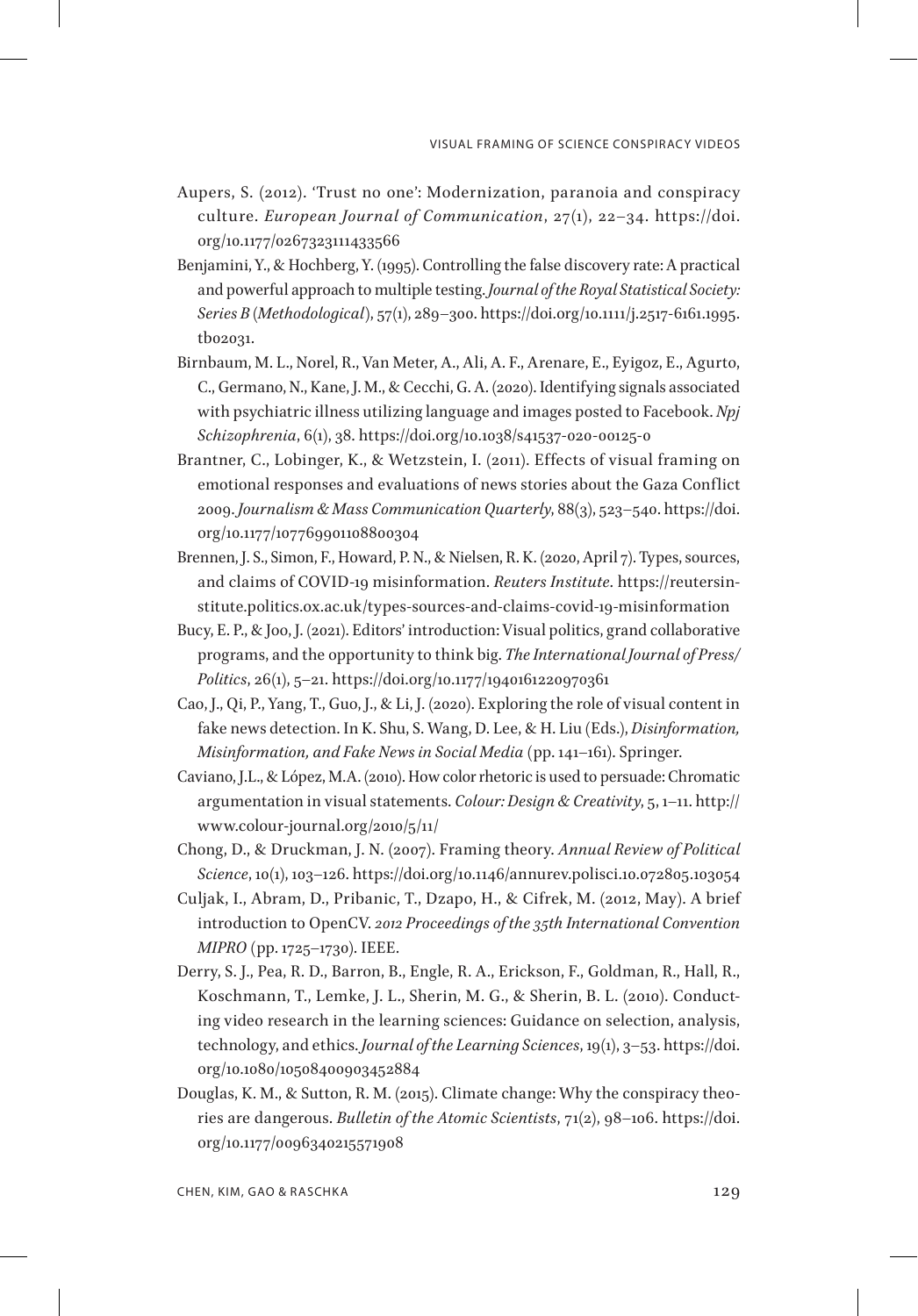- DuBose, C. N., Cardello, A. V., & Maller, O. (1980). Effects of colorants and flavorants on identification, perceived flavor intensity, and hedonic quality of fruit-flavored beverages and cake. *Journal of Food Science*, 45(5), 1393–1399. https://doi.org/10.1111/j.1365-2621.1980.tb06562.x
- Filimonov, K., Russmann, U., & Svensson, J. (2016). Picturing the party: Instagram and party campaigning in the 2014 Swedish elections. *Social Media + Society*, 2(3), 1–11. https://doi.org/10.1177/2056305116662179
- Garber, L. L., Hyatt, E. M., & Starr, R. G. (2000). The effects of food color on perceived flavor. *Journal of Marketing Theory and Practice*, 8(4), 59–72.
- Garber, L. L., & Hyatt, E. M. (2003). Color as a tool for visual persuasion. In L.M. Scott & R. Batra (Eds.), *Persuasive Imagery* (pp. 313–336). Routledge.
- Garrett, R. K., Nisbet, E. C., & Lynch, E. K. (2013). Undermining the corrective effects of media-based political fact checking? The role of contextual cues and naïve theory: Undermining corrective effects. *Journal of Communication*, 63(4), 617–637. https://doi.org/10.1111/jcom.12038
- Geise, S. (2017). Visual framing. In P. Rössler (Ed.), *The International Encyclopedia of Media Effects*, (pp. 1–12). John Wiley & Sons.
- Gerend, M. A., & Sias, T. (2009). Message framing and color priming: How subtle threat cues affect persuasion. *Journal of Experimental Social Psychology*, 45(4), 999–1002. https://doi.org/10.1016/j.jesp.2009.04.002
- Halpern, D., Valenzuela, S., Katz, J., & Miranda, J. P. (2019). From belief in conspiracy theories to trust in others: Which factors influence exposure, believing and sharing fake news. In G. Meiselwitz (Ed.), *Social Computing and Social Media. Design, Human Behavior and Analytics* (Vol. 11578, pp. 217–232). Springer. https:// doi.org/10.1007/978-3-030-21902-4\_16
- Hasler, D., & Suesstrunk, S. E. (2003). Measuring colorfulness in natural images. In B. E. Rogowitz & T. N. Pappas (Eds.), *Human vision and electronic imaging VIII* (Vol. 5007, pp. 87–95). International Society for Optics and Photonics. https:// doi.org/10.1117/12.477378
- Hawkins, D. M., Basak, S. C., & Mills, D. (2003). Assessing model fit by crossvalidation. *Journal of Chemical Information and Computer Sciences*, 43(2), 579–586. https://doi.org/10.1021/ci025626i
- Hine, T. (1996). *The Total Package: The evolution and secret meanings of boxes, bottles, cans, and tubes*. Little, Brown.
- Hilbert, D. R. (1987). Color and color perception: A study in anthropocentric realism. Cambridge University Press.
- Hollway, W., & Jefferson, T. (2005). Panic and perjury: A psychosocial exploration of agency. *British Journal of Social Psychology*, 44(2), 147–163. https://doi. org/10.1348/014466604X18983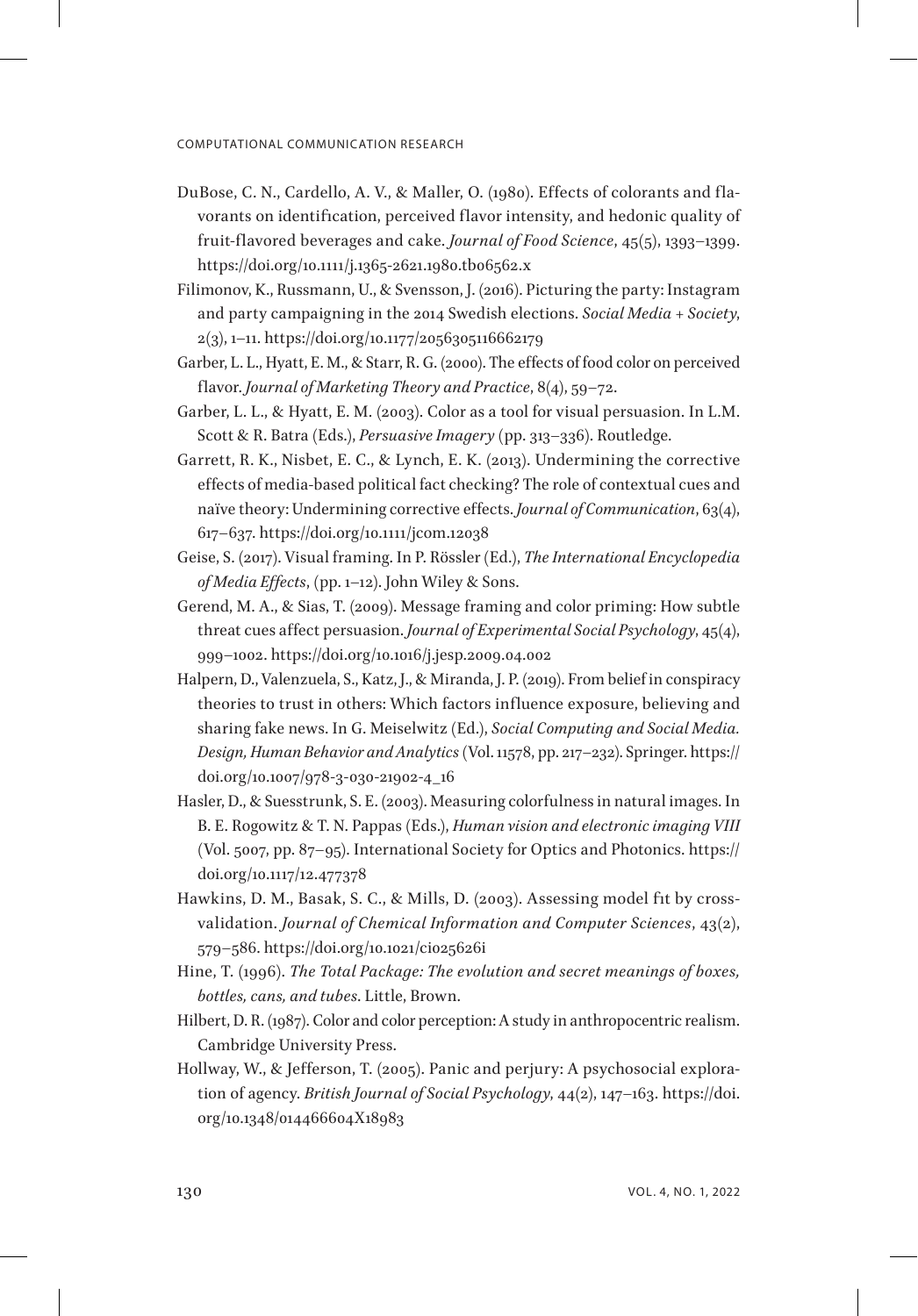- Hussain, M. N., Tokdemir, S., Agarwal, N., & Al-Khateeb, S. (2018). Analyzing disinformation and crowd manipulation tactics on YouTube. *2018 IEEE/ACM International Conference on Advances in Social Networks Analysis and Mining* (pp.1092–1095). https://doi.org/10.1109/ASONAM.2018.8508766
- Joblove, G. H., & Greenberg, D. (1978). Color spaces for computer graphics. *Proceedings of the 5th Annual Conference on Computer Graphics and Interactive Techniques - SIGGRAPH '78* (pp.20–25). https://doi.org/10.1145/800248.807362
- Joo, J., & Steinert-Threlkeld, Z. C. (2018). *Image as data: Automated visual content analysis for political science*. arXiv preprint arXiv:1810.015
- Jing, L., & Tian, Y. (2020). Self-supervised visual feature learning with deep neural networks: A survey. *IEEE Transactions on Pattern Analysis and Machine Intelligence*, 43(11), 4037–4058. https://doi.org/10.1109/TPAMI.2020.2992393.
- Jung, A.-K., Ross, B., & Stieglitz, S. (2020). Caution: Rumors ahead—A case study on the debunking of false information on Twitter. *Big Data & Society*, 7(2), 1–15. https://doi.org/10.1177/2053951720980127
- Karpathy, A., Toderici, G., Shetty, S., Leung, T., Sukthankar, R., & Fei-Fei, L. (2014). Large-scale video classification with convolutional neural networks. *Proceedings of the IEEE conference on Computer Vision and Pattern Recognition* (pp.1725–1732).
- Khan, S., Naseer, M., Hayat, M., Zamir, S. W., Khan, F. S., & Shah, M. (2021). *Transformers in vision: A survey*. ArXiv:2101.01169. http://arxiv.org/abs/2101.01169
- Kienhues, D., Jucks, R., & Bromme, R. (2020). Sealing the gateways for post-truthism: Reestablishing the epistemic authority of science. *Educational Psychologist*, 55(3), 144–154. https://doi.org/10.1080/00461520.2020.1784012
- King, A. J., & Lazard, A. J. (2020). Advancing visual health communication research to improve infodemic response. *Health Communication*, 35(14), 1723–1728. https:// doi.org/10.1080/10410236.2020.1838094
- Koh, B., & Cui, F. (2020). *Visual persuasion: An exploration of the relation between the visual attributes of thumbnails and the view-through of videos*. Available at SSRN: http://dx.doi.org/10.2139/ssrn.3611735.
- Kou, Y., Gui, X., Chen, Y., & Pine, K. (2017). Conspiracy talk on social media: Collective sensemaking during a public health crisis. *Proceedings of the ACM on Human-Computer Interaction*, 1(pp.1–21). https://doi.org/10.1145/3134696
- Kress, G. R., & van Leeuwen, T. (1996). *Reading images: The grammar of visual design*. Psychology Press.
- Le, Q., & Mikolov, T. (2014, June). Distributed representations of sentences and documents. *In Proceedings of the 31st International conference on machine learning* (pp.1188–1196).
- McGavin, R. (n.d.). *How to use the first 10 seconds of your video to hook your audience and increase views*. https://www.videomaker.com/article/c05/18826-how-to-usethe-first-10-seconds-of-your-video-to-hook-your-audience-and-increase-views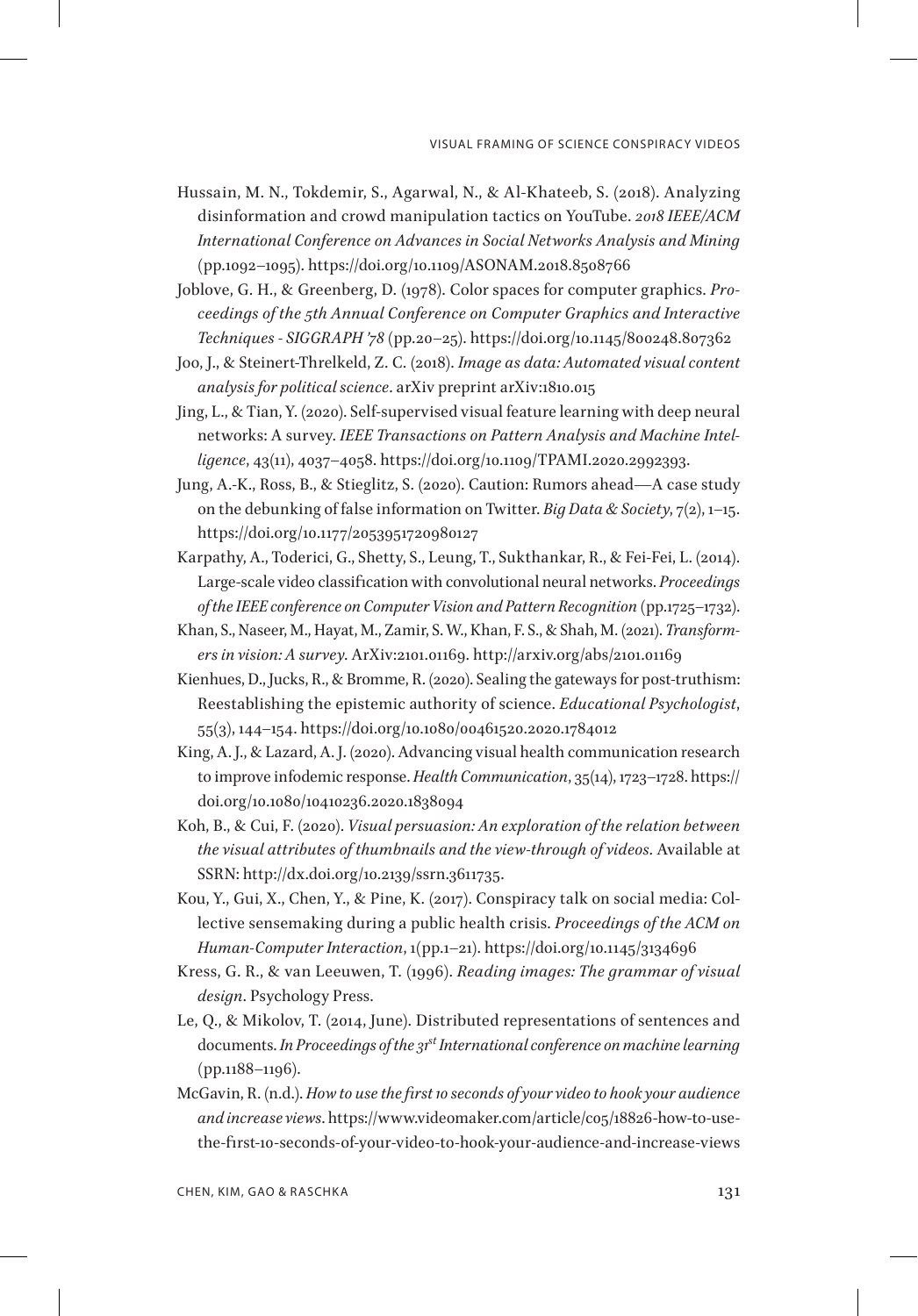- Meier, B. P., D'Agostino, P. R., Elliot, A. J., Maier, M. A., & Wilkowski, B. M. (2012). Color in context: Psychological context moderates the influence of red on approach- and avoidance-motivated behavior. *PLoS ONE*, 7(7), e40333. https:// doi.org/10.1371/journal.pone.0040333
- Mian, A., & Khan, S. (2020). Coronavirus: The spread of misinformation. *BMC Medicine*, 18(1), 89. https://doi.org/10.1186/s12916-020-01556-3
- Mohammad, S. M., & Turney, P. D. (2013). Crowdsourcing a word-emotion association lexicon. *Computational Intelligence*, 29(3), 436–465. https://doi.org/10.1111/j.1467- 8640.2012.00460.x
- Moore, A. (2018). Conspiracies, conspiracy theories and democracy. *Political Studies Review*, 16(1), 2–12. https://doi.org/10.1111/1478-9302.12102
- Murthy, V. H. (2021). *Confronting health misinformation: The U.S. surgeon general's advisory on building a healthy information environment*. U.S. Department of Health and Human Services.
- Neville-Shepard, R. (2018). Paranoid style and subtextual form in modern conspiracy rhetoric. *Southern Communication Journal*, 83(2), 119–132. https://doi.org/10.10 80/1041794X.2017.1423106
- Oxman, E. (2010). Sensing the image: Roland Barthes and the affect of the visual. *SubStance*, 39(2), 71–90. https://doi.org/10.1353/sub.0.0083
- Peng, Y. (2018). Same candidates, different faces: Uncovering media bias in visual portrayals of presidential candidates with computer vision. *Journal of Communication* 68(5), 920–941. doi: 10.1093/joc/jqy041.
- Peng, Y. (2021). What makes politicians' Instagram posts popular? Analyzing social media strategies of candidates and office holders with computer vision. *The International Journal of Press/Politics*, 26(1), 143–166. https://doi. org/10.1177/1940161220964769
- Peng, Y., & Jemmott, J. B. (2018). Feast for the eyes: Effects of food perceptions and computer vision features on food photo popularity. *International Journal of Communication*, 12, 313–336.
- Pennycook, G., McPhetres, J., Zhang, Y., Lu, J. G., & Rand, D. G. (2020). Fighting COVID-19 misinformation on social media: Experimental evidence for a scalable accuracy-nudge intervention. *Psychological Science*, 31(7), 770–780. https://doi. org/10.1177/0956797620939054
- Pinedo, I. C. (2004). Postmodern elements of the contemporary horror film. *The Horror Film*, 85–117.
- Raihani, N. J., & Bell, V. (2019). An evolutionary perspective on paranoia. *Nature Human Behaviour*, 3(2), 114–121. https://doi.org/10.1038/s41562-018-0495-0
- Raschka, S., Patterson, J., & Nolet, C. (2020). Machine learning in Python: Main developments and technology trends in data science, machine learning, and artificial intelligence. *Information*, 11(4), 193. https://doi.org/10.3390/info11040193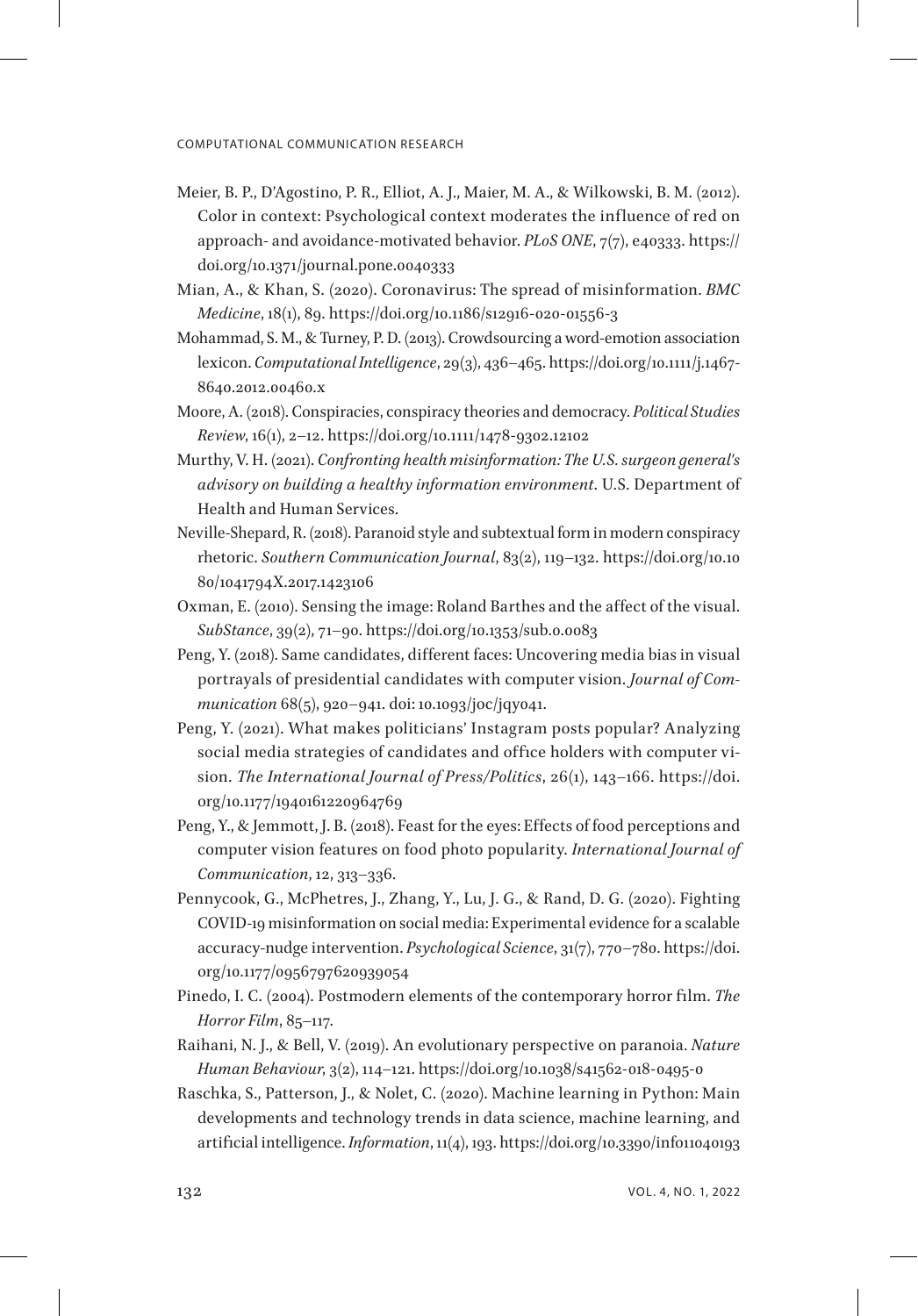- Rasheed, Z., Sheikh, Y., & Shah, M. (2005). On the use of computable features for film classification. *IEEE Transactions on Circuits and Systems for Video Technology*, 15(1), 52–64. https://doi.org/10.1109/TCSVT.2004.839993
- Rodriguez, L., & Dimitrova, D. V. (2011). The levels of visual framing. *Journal of Visual Literacy*, 30(1), 48–65. https://doi.org/10.1080/23796529.2011.11674684
- Scheufele, D. A., & Krause, N. M. (2019). Science audiences, misinformation, and fake news. *Proceedings of the National Academy of Sciences*, 116(16), 7662–7669. https://doi.org/10.1073/pnas.1805871115
- Schmitt, J. B., Rieger, D., Rutkowski, O., & Ernst, J. (2018). Counter-messages as prevention or promotion of extremism?! The potential role of YouTube. *Journal of Communication*, 68(4), 780–808. https://doi.org/10.1093/joc/jqy029
- Shahsavari, S., Holur, P., Wang, T., Tangherlini, T. R., & Roychowdhury, V. (2020). Conspiracy in the time of corona: Automatic detection of emerging COVID-19 conspiracy theories in social media and the news. *Journal of Computational Social Science*, 3(2), 279–317. https://doi.org/10.1007/s42001-020-00086-5
- Simonyan, K., & Zisserman, A. (2014). Very deep convolutional networks for largescale image recognition. arXiv preprint arXiv:1409.1556.
- Singh, V. K., Ghosh, I., & Sonagara, D. (2021). Detecting fake news stories via multimodal analysis. *Journal of the Association for Information Science and Technology*, 72(1), 3–17. https://doi.org/10.1002/asi.24359
- Stemmet, C. (2012). *Trust no truth: an analysis of the visual translation styles in the conspiracy film* (Doctoral dissertation). https://repository.up.ac.za/bitstream/ handle/2263/23938/dissertation.pdf?sequence=1
- Sze, V., Chen, Y. H., Yang, T. J., & Emer, J. S. (2017, November). Efficient processing of deep neural networks: A tutorial and survey. *Proceedings of the IEEE*, 105(12) (pp. 2295–2329).
- Tingley, D., & Wagner, G. (2017). Solar geoengineering and the chemtrails conspiracy on social media. *Palgrave Communications*, 3(1), 12. https://doi.org/10.1057/ s41599-017-0014-3
- Valdez, P., & Mehrabian, A. (1994). Effects of color on emotions. *Journal of Experimental Psychology: General*, 123(4), 394–409. https://doi.org/10.1037/0096- 3445.123.4.394
- van Prooijen, J.-W., & Douglas, K. M. (2017). Conspiracy theories as part of history: The role of societal crisis situations. *Memory Studies*, 10(3), 323–333. https://doi. org/10.1177/1750698017701615
- Vraga, E. K., Kim, S. C., & Cook, J. (2019). Testing logic-based and humor-based corrections for science, health, and political misinformation on social media. *Journal of Broadcasting & Electronic Media*, 63(3), 393–414. https://doi.org/10.1 080/08838151.2019.1653102